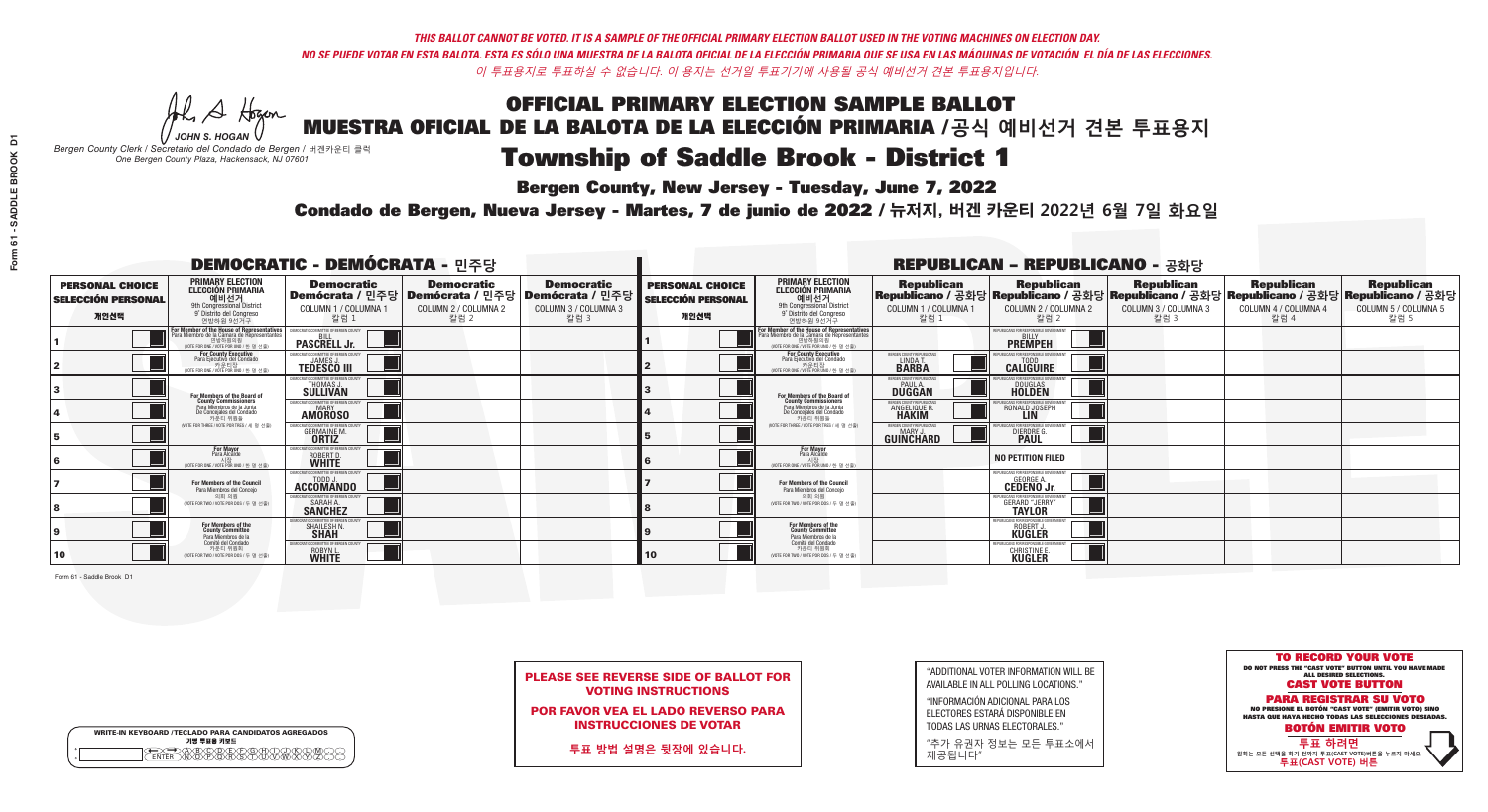A Hogan

**Bergen County, New Jersey - Tuesday, June 7, 2022** 

| <b>WRITE-IN KEYBOARD /TECLADO PARA CANDIDATOS AGREGADOS</b><br>기명 투표용 키보드 |  |
|---------------------------------------------------------------------------|--|
| <del>∠⊇</del> A®©®©©®®©®™©©®©<br>™™™©®©®®®©™™™®®®<br><b>FNTFR</b>         |  |

*JOHN S. HOGAN Bergen County Clerk / Secretario del Condado de Bergen /* 버겐카운티 클럭 *One Bergen County Plaza, Hackensack, NJ 07601*

Condado de Bergen, Nueva Jersey - Martes, 7 de junio de 2022 / 뉴저지, 버겐 카운티 2022년 6월 7일 화요일 *One Bergen County Plaza, Hackensack, NJ 07601*



PLEASE SEE REVERSE SIDE OF BALLOT FOR VOTING INSTRUCTIONS

POR FAVOR VEA EL LADO REVERSO PARA INSTRUCCIONES DE VOTAR

**투표 방법 설명은 뒷장에 있습니다.**

| "ADDITIONAL VOTER INFORMATION WILL BE |
|---------------------------------------|
| AVAILABLE IN ALL POLLING LOCATIONS."  |

"INFORMACIÓN ADICIONAL PARA LOS ELECTORES ESTARÁ DISPONIBLE EN TODAS LAS URNAS ELECTORALES."

"추가 유권자 정보는 모든 투표소에서 제공됩니다"

| <b>DEMOCRATIC - DEMÓCRATA - 민주당</b>                         |                                                                                                                                                    |                                                                                  |                                                   |                                                                                                        |                                                             |                                                                                                                                                     |                                                   | <b>REPUBLICAN - REPUBLICANO - 공화당</b>                                                                                                           |                                                   |                                                   |                                                   |
|-------------------------------------------------------------|----------------------------------------------------------------------------------------------------------------------------------------------------|----------------------------------------------------------------------------------|---------------------------------------------------|--------------------------------------------------------------------------------------------------------|-------------------------------------------------------------|-----------------------------------------------------------------------------------------------------------------------------------------------------|---------------------------------------------------|-------------------------------------------------------------------------------------------------------------------------------------------------|---------------------------------------------------|---------------------------------------------------|---------------------------------------------------|
| <b>PERSONAL CHOICE</b><br><b>SELECCIÓN PERSONAL</b><br>개인선택 | <b>PRIMARY ELECTION</b><br><b>ELECCIÓN PRIMARIA</b><br>예비선거<br>애 Congressional District<br>9° Distrito del Congreso<br>연방하원 9선거구                   | <b>Democratic</b><br>COLUMN 1 / COLUMNA 1<br>칼럼 1                                | <b>Democratic</b><br>COLUMN 2 / COLUMNA 2<br>칼럼 2 | <b>Democratic</b><br>│Demócrata / 민주당│Demócrata / 민주당│Demócrata / 민주당│<br>COLUMN 3 / COLUMNA 3<br>칼럼 3 | <b>PERSONAL CHOICE</b><br><b>SELECCIÓN PERSONAL</b><br>개인선택 | <b>PRIMARY ELECTION</b><br>ELECCIÓN PRIMARIA<br>9th Congressional District<br>9° Distrito del Congreso<br>연방하원 9선거구                                 | <b>Republican</b><br>COLUMN 1 / COLUMNA 1<br>칼럼 1 | <b>Republican</b><br>│Republicano / 공화당│Republicano / 공화당│Republicano / 공화당│Republicano / 공화당│Republicano / 공화당<br>COLUMN 2 / COLUMNA 2<br>칼럼 2 | <b>Republican</b><br>COLUMN 3 / COLUMNA 3<br>칼럼 3 | <b>Republican</b><br>COLUMN 4 / COLUMNA 4<br>칼럼 4 | <b>Republican</b><br>COLUMN 5 / COLUMNA 5<br>칼럼 5 |
|                                                             | <b>In Member of the House of Representatives<br/>Ira Miembro de la Cámara de Representantes</b><br>연방하원의원<br>(VOTE FOR ONE / VOTE POR UNO / 한 명 선출 | <b>PASCRELL Jr.</b>                                                              |                                                   |                                                                                                        |                                                             | <b>For Member of the House of Representatives<br/>Para Miembro de la Cámara de Representantes</b><br>연방하원의원<br>(VOTE FOR ONE / VOTE POR UNO / 한 명 : |                                                   | PUBLICANS FOR RESPONSIBLE GOVER<br><b>PREMPEH</b>                                                                                               |                                                   |                                                   |                                                   |
|                                                             | <b>For County Executive</b><br>Para Ejecutivo del Condado<br>가운티장 - 카운티장<br>(VOTE FOR ONE / VOTE POR UNO / 한 명 선출)                                 | EMOCRATIC COMMITTEE OF BERGEN COUNTY<br><b>TEDESCO III</b>                       |                                                   |                                                                                                        |                                                             | <b>For County Executive</b><br>Para Ejecutivo del Condado<br>가운티장<br>(VOTE FOR ONE / VOTE POR UNO / 한 명 선출)                                         | ERGEN COUNTY REPUBLICAN<br>LINDA T.               | <b>CALIGUIRE</b>                                                                                                                                |                                                   |                                                   |                                                   |
|                                                             | For Members of the Board of<br>County Commissioners                                                                                                | MOCRATIC COMMITTEE OF BERGEN CI<br><b>THOMAS J.</b><br><b>SULLIVAN</b>           |                                                   |                                                                                                        |                                                             | For Members of the Board of<br>County Commissioners                                                                                                 | ERGEN COUNTY REPUBLICAN<br><b>DUGGAN</b>          | <b>DOUGLAS</b>                                                                                                                                  |                                                   |                                                   |                                                   |
|                                                             | Para Miembros de la Junta<br>De Concejales del Condado<br>카우티 위원들                                                                                  | <b>MOCRATIC COMMITTEE OF BERGEN COUNT</b><br><b>AMOROSO</b>                      |                                                   |                                                                                                        |                                                             | Para Miembros de la Junta<br>De Concejales del Condado<br>카우티 위원들                                                                                   | ERGEN COUNTY REPUBLICAN<br>ANGELIQUE R.           | CANS FOR RESPONSIBLE GOVERN<br>RONALD JOSEPH                                                                                                    |                                                   |                                                   |                                                   |
|                                                             | (VOTE FOR THREE / VOTE POR TRES / 세 명 선출)                                                                                                          | RATIC COMMITTEE OF BERGEN COUNT<br><b>GERMAINE M.</b>                            |                                                   |                                                                                                        |                                                             | (VOTE FOR THREE / VOTE POR TRES / 세 명 선출)                                                                                                           | ERGEN COUNTY REPUBLICAN<br><b>GUINCHARD</b>       | ICANS FOR RESPONSIBI E G<br>DIERDRE G.                                                                                                          |                                                   |                                                   |                                                   |
|                                                             | <b>For Mayor</b><br>Para Alcalde<br>NOTE FOR ONE / VOTE POR UNO / 한 명 선출                                                                           | MOCRATIC COMMITTEE OF RERGEN C<br>ROBERT D.                                      |                                                   |                                                                                                        |                                                             | <b>For Mayor</b><br>Para Alcalde<br>NOTE FOR ONE / VOTE POR UNO / 한 명 선출)                                                                           |                                                   | <b>NO PETITION FILED</b>                                                                                                                        |                                                   |                                                   |                                                   |
|                                                             | <b>For Members of the Council</b><br>Para Miembros del Conceio                                                                                     | MOCRATIC COMMITTEE OF BERGEN COUNTY<br>ACCOMANDO                                 |                                                   |                                                                                                        |                                                             | For Members of the Council<br>Para Miembros del Conceio                                                                                             |                                                   | PUBLICANS FOR RESPONSIBLE GOVERNMENT<br><b>GEORGE A.</b><br><b>CEDENO Jr.</b>                                                                   |                                                   |                                                   |                                                   |
|                                                             | 의회 의원<br>(VOTE FOR TWO / VOTE POR DOS / 두 명 선출)                                                                                                    | <b>EMOCRATIC COMMITTEE OF BEBGEN COUNTY</b><br><b>SARAH A.</b><br><b>SANCHEZ</b> |                                                   |                                                                                                        |                                                             | 의회 의원<br>(VOTE FOR TWO / VOTE POR DOS / 두 명 선출)                                                                                                     |                                                   | HRI ICANS ENR RESPONSIRI E GOV<br><b>GERARD "JERRY"</b>                                                                                         |                                                   |                                                   |                                                   |
|                                                             | For Members of the<br>County Committee<br>Para Miembros de la                                                                                      | <b>SUDOL</b>                                                                     |                                                   |                                                                                                        |                                                             | For Members of the<br>County Committee<br>Para Miembros de la<br>Comité del Condado                                                                 |                                                   | PUBLICANS FOR RESPONSIBLE GO'<br><b>GEORGE A.</b><br><b>CEDENO Jr.</b>                                                                          |                                                   |                                                   |                                                   |
| 10                                                          | Comité del Condado<br>카운티 위원회<br>(VOTE FOR TWO / VOTE POR DOS / 두 명 선출)                                                                            | <b>EMOCRATIC COMMITTEE OF BERGEN COUNTY</b><br><b>IDELE-SANTOS</b>               |                                                   |                                                                                                        | 10                                                          | 카운티 위원회<br>(VOTE FOR TWO / VOTE POR DOS / 두 명 선출)                                                                                                   |                                                   | <b>NO PETITION FILED</b>                                                                                                                        |                                                   |                                                   |                                                   |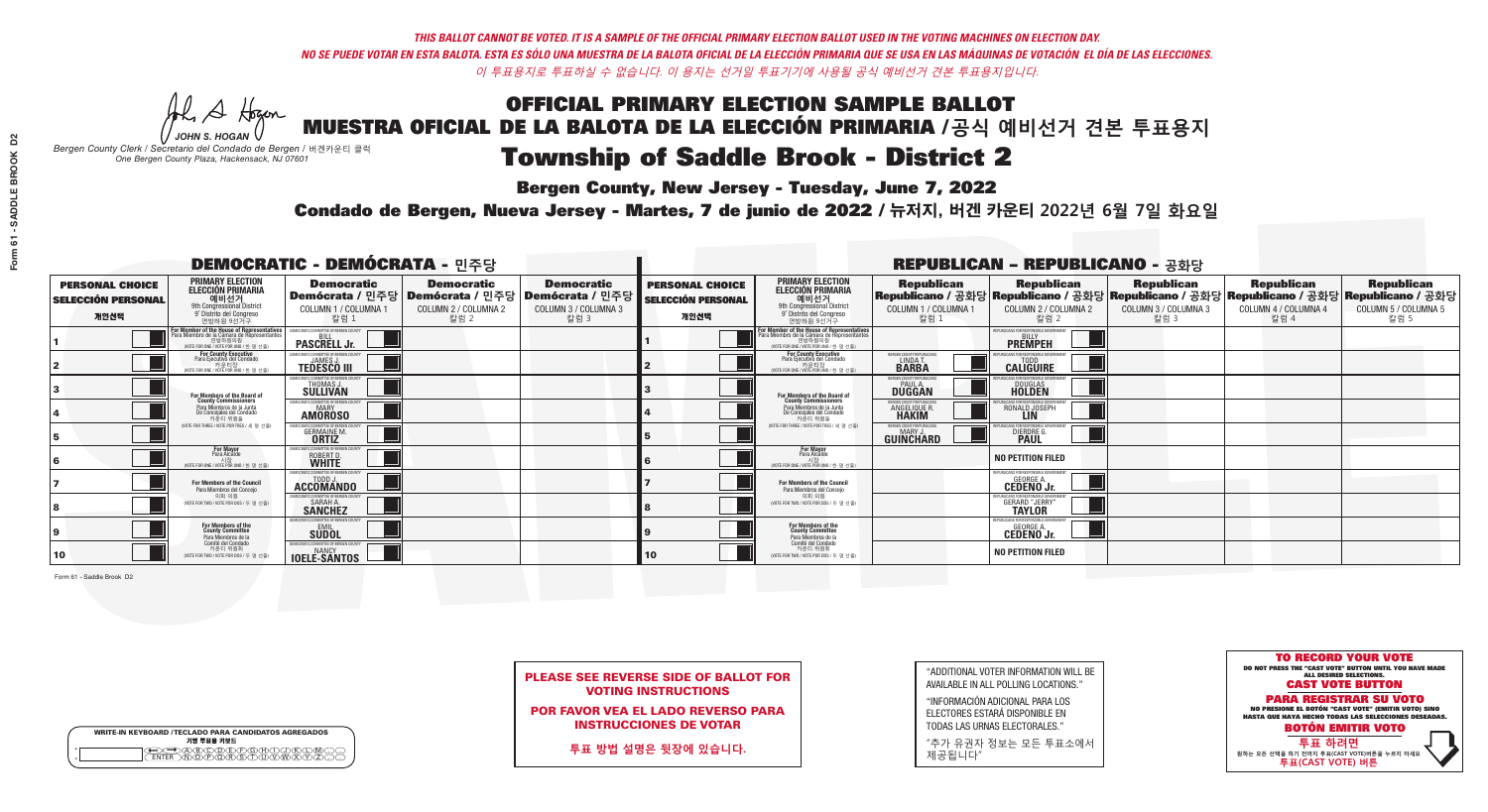**Bergen County, New Jersey - Tuesday, June 7, 2022** 

A Hogan *JOHN S. HOGAN*

| <b>WRITE-IN KEYBOARD /TECLADO PARA CANDIDATOS AGREGADOS</b><br>기명 투표용 키보드 |  |
|---------------------------------------------------------------------------|--|
| >@®©®®®®®<br>}M@®@®\$\$OW                                                 |  |

*Bergen County Clerk / Secretario del Condado de Bergen /* 버겐카운티 클럭 *One Bergen County Plaza, Hackensack, NJ 07601*

## Condado de Bergen, Nueva Jersey - Martes, 7 de junio de 2022 / 뉴저지, 버겐 카운티 2022년 6월 7일 화요일 *One Bergen County Plaza, Hackensack, NJ 07601*



PLEASE SEE REVERSE SIDE OF BALLOT FOR VOTING INSTRUCTIONS

POR FAVOR VEA EL LADO REVERSO PARA INSTRUCCIONES DE VOTAR

**투표 방법 설명은 뒷장에 있습니다.**

| "ADDITIONAL VOTER INFORMATION WILL BE |
|---------------------------------------|
| AVAILABLE IN ALL POLLING LOCATIONS."  |

"INFORMACIÓN ADICIONAL PARA LOS ELECTORES ESTARÁ DISPONIBLE EN TODAS LAS URNAS ELECTORALES."

"추가 유권자 정보는 모든 투표소에서 제공됩니다"

|                                                             |                                                                                                                                              | <b>DEMOCRATIC - DEMÓCRATA - 민주당</b>                                      |                                                                                                       |                                                   |                                                             |                                                                                                                                                      |                                                               | <b>REPUBLICAN - REPUBLICANO - 공화당</b>                                                                                                           |                                                   |                                                   |                                                   |
|-------------------------------------------------------------|----------------------------------------------------------------------------------------------------------------------------------------------|--------------------------------------------------------------------------|-------------------------------------------------------------------------------------------------------|---------------------------------------------------|-------------------------------------------------------------|------------------------------------------------------------------------------------------------------------------------------------------------------|---------------------------------------------------------------|-------------------------------------------------------------------------------------------------------------------------------------------------|---------------------------------------------------|---------------------------------------------------|---------------------------------------------------|
| <b>PERSONAL CHOICE</b><br><b>SELECCIÓN PERSONAL</b><br>개인선택 | <b>PRIMARY ELECTION</b><br><b>ELECCIÓN PRIMARIA</b><br>예비선거<br>9th Congressional District<br>9° Distrito del Congreso<br>연방하원 9선거구           | <b>Democratic</b><br>COLUMN 1 / COLUMNA 1<br>칼럼 :                        | <b>Democratic</b><br>│Demócrata / 민주당│Demócrata / 민주당│Demócrata / 민주당<br>COLUMN 2 / COLUMNA 2<br>칼럼 2 | <b>Democratic</b><br>COLUMN 3 / COLUMNA 3<br>칼럼 3 | <b>PERSONAL CHOICE</b><br><b>SELECCIÓN PERSONAL</b><br>개인선택 | <b>PRIMARY ELECTION</b><br>ELECCIÓN PRIMARIA<br>9th Congressional District<br>9° Distrito del Congreso<br>연방하원 9선거구                                  | <b>Republican</b><br>COLUMN 1 / COLUMNA 1<br>칼럼 1             | <b>Republican</b><br> Republicano / 공화당 Republicano / 공화당 Republicano / 공화당 Republicano / 공화당 Republicano / 공화당<br>COLUMN 2 / COLUMNA 2<br>칼럼 2 | <b>Republican</b><br>COLUMN 3 / COLUMNA 3<br>칼럼 3 | <b>Republican</b><br>COLUMN 4 / COLUMNA 4<br>칼럼 4 | <b>Republican</b><br>COLUMN 5 / COLUMNA 5<br>칼럼 5 |
|                                                             | or Member of the House of Representatives<br>'ara Miembro de la Cámara de Representantes<br>연방하원의원<br>(VOTE FOR ONE / VOTE POR UNO / 한 명 선출) | <b>PASCRELL Jr.</b>                                                      |                                                                                                       |                                                   |                                                             | <b>For Member of the House of Representatives<br/>Para Miembro de la Cámara de Representantes</b><br>연방하원의원<br>(VOTE FOR ONE / VOTE POR UNO / 한 명 선출 |                                                               | <b>PREMPEH</b>                                                                                                                                  |                                                   |                                                   |                                                   |
|                                                             | <b>For County Executive</b><br>Para Ejecutivo del Condado<br>WOTE FOR ONE / VOTE POR UNO / 한 명 선출)                                           | EMOCRATIC COMMITTEE OF BERGEN COUNTY<br><b>TEDESCO III</b>               |                                                                                                       |                                                   |                                                             | For County Executive<br>Para Ejecutivo del Condado<br>기준디싱<br>(VOTE FOR ONE / VOTE POR UNO / 한 명 선출                                                  | ERGEN COUNTY REPUBLICAN<br>LINDA T.                           | <b>CALIGUIRE</b>                                                                                                                                |                                                   |                                                   |                                                   |
|                                                             | For Members of the Board of<br>County Commissioners                                                                                          | THOMAS J.                                                                |                                                                                                       |                                                   |                                                             | For Members of the Board of<br>County Commissioners                                                                                                  | ERGEN COUNTY REPUBLICAN<br><b>PAUL A.</b><br><b>DUGGAN</b>    | <b>DOUGLAS</b>                                                                                                                                  |                                                   |                                                   |                                                   |
|                                                             | Para Miembros de la Junta<br>De Concejales del Condado<br>카우티 위원들                                                                            | MOCRATIC COMMITTEE OF BERGEN CO<br><b>AMOROSO</b>                        |                                                                                                       |                                                   |                                                             | Para Miembros de la Junta<br>De Concejales del Condado<br>카운티 위원들                                                                                    | ERGEN COUNTY REPUBLICAN<br><b>ANGELIQUE F</b><br><b>HAKIM</b> | RONALD JOSEPH                                                                                                                                   |                                                   |                                                   |                                                   |
|                                                             | NOTE FOR THREE / VOTE POR TRES / 세 명 선출)                                                                                                     | ITIC COMMITTEE OF RERGEN COLL<br><b>GERMAINE M.</b>                      |                                                                                                       |                                                   |                                                             | (VOTE FOR THREE / VOTE POR TRES / 세 명 선출)                                                                                                            | <b>ERGEN COUNTY REPUBLICANS</b><br><b>GUINCHARD</b>           | ILICANS FOR RESPONSIBLE G<br>DIERDRE G.                                                                                                         |                                                   |                                                   |                                                   |
|                                                             | <b>For Mayor</b><br>Para Alcalde<br>(VOTE FOR ONE / VOTE POR UNO / 한 명 /                                                                     | <b>EMOCRATIC COMMITTEE OF BERGEN COUNT</b><br>ROBERT D.<br><b>WHITE</b>  |                                                                                                       |                                                   |                                                             | For Mayor<br>Para Alcalde<br>(VOTE FOR ONE / VOTE POR UNO / 한 명 선출)                                                                                  |                                                               | <b>NO PETITION FILED</b>                                                                                                                        |                                                   |                                                   |                                                   |
|                                                             | For Members of the Council<br>Para Miembros del Conceio                                                                                      | <b>IMOCRATIC COMMITTEE OF BERGEN COUNTY</b><br><b>ACCOMANDO</b>          |                                                                                                       |                                                   |                                                             | <b>For Members of the Council</b><br>Para Miembros del Conceio                                                                                       |                                                               | PUBLICANS FOR RESPONSIBLE GOVERNMENT<br><b>GEORGE A.</b><br><b>CEDENO Jr.</b>                                                                   |                                                   |                                                   |                                                   |
|                                                             | 의회 의원<br>(VOTE FOR TWO / VOTE POR DOS / 두 명 선출)                                                                                              | MOCRATIC COMMITTEE OF BERGEN COUNTY<br><b>SARAH A.</b><br><b>SANCHEZ</b> |                                                                                                       |                                                   |                                                             | 의회 의원<br>NOTE FOR TWO / VOTE POR DOS / 두 명 선출)                                                                                                       |                                                               | <b>GERARD "JERRY"</b>                                                                                                                           |                                                   |                                                   |                                                   |
|                                                             | For Members of the<br>County Committee<br>Para Miembros de la                                                                                | DE WOLFE                                                                 |                                                                                                       |                                                   |                                                             | For Members of the<br>County Committee<br>Para Miembros de la<br>Comité del Condado                                                                  |                                                               | ARTHUR B.<br><b>JASPER</b>                                                                                                                      |                                                   |                                                   |                                                   |
| 10                                                          | Comité del Condado<br>카운티 위원회<br>(VOTE FOR TWO / VOTE POR DOS / 두 명 선출)                                                                      | <b>DE WOLFE</b>                                                          |                                                                                                       |                                                   | 10                                                          | 카운티 위원회<br>(VOTE FOR TWO / VOTE POR DOS / 두 명 선출)                                                                                                    |                                                               | <b>NO PETITION FILED</b>                                                                                                                        |                                                   |                                                   |                                                   |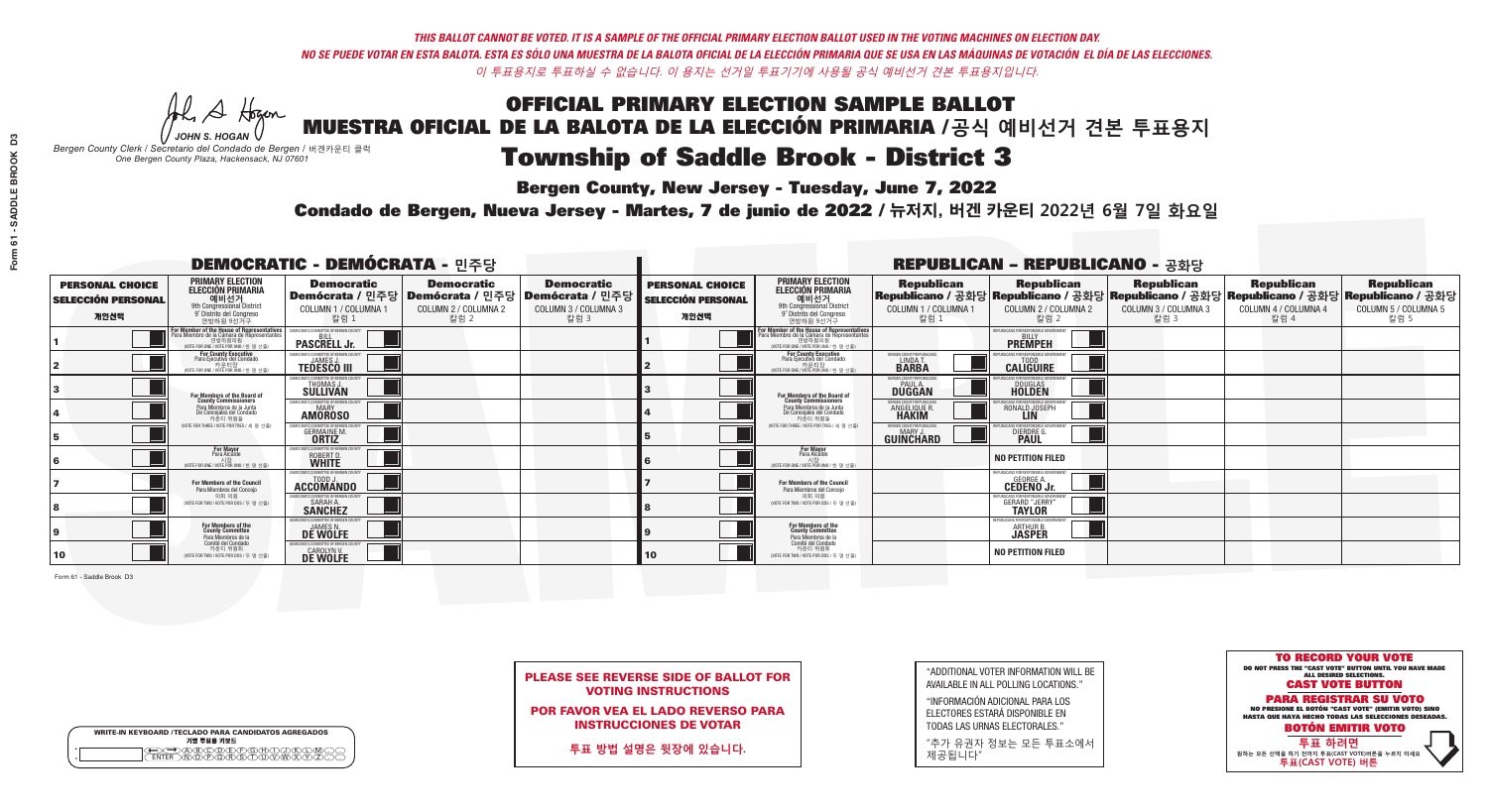# **Bergen County, New Jersey - Tuesday, June 7, 2022**

A Hogan *JOHN S. HOGAN*

| <b>WRITE-IN KEYBOARD /TECLADO PARA CANDIDATOS AGREGADOS</b><br>기명 투표용 키보드 |  |
|---------------------------------------------------------------------------|--|
| >@®©®®®®®®©®®<br>`™®®®®®®©™™®®<br><b>FNTFR</b>                            |  |

*Bergen County Clerk / Secretario del Condado de Bergen /* 버겐카운티 클럭 *One Bergen County Plaza, Hackensack, NJ 07601*



PLEASE SEE REVERSE SIDE OF BALLOT FOR VOTING INSTRUCTIONS

POR FAVOR VEA EL LADO REVERSO PARA INSTRUCCIONES DE VOTAR

**투표 방법 설명은 뒷장에 있습니다.**

"ADDITIONAL VOTER INFORMATION WILL BE AVAILABLE IN ALL POLLING LOCATIONS."

"INFORMACIÓN ADICIONAL PARA LOS ELECTORES ESTARÁ DISPONIBLE EN TODAS LAS URNAS ELECTORALES."

"추가 유권자 정보는 모든 투표소에서 제공됩니다"

## Condado de Bergen, Nueva Jersey - Martes, 7 de junio de 2022 / 뉴저지, 버겐 카운티 2022년 6월 7일 화요일 *One Bergen County Plaza, Hackensack, NJ 07601*

|                                                             |                                                                                                                                               | <b>DEMOCRATIC - DEMÓCRATA - 민주당</b>                                      |                                                                                        |                                                                      |                                                             |                                                                                                                                                       |                                                 | <b>REPUBLICAN - REPUBLICANO - 공화당</b>                                                                                                           |                                                   |                                                   |                                                   |
|-------------------------------------------------------------|-----------------------------------------------------------------------------------------------------------------------------------------------|--------------------------------------------------------------------------|----------------------------------------------------------------------------------------|----------------------------------------------------------------------|-------------------------------------------------------------|-------------------------------------------------------------------------------------------------------------------------------------------------------|-------------------------------------------------|-------------------------------------------------------------------------------------------------------------------------------------------------|---------------------------------------------------|---------------------------------------------------|---------------------------------------------------|
| <b>PERSONAL CHOICE</b><br><b>SELECCIÓN PERSONAL</b><br>개인선택 | <b>PRIMARY ELECTION<br/>ELECCIÓN PRIMARIA</b><br>예비선거<br><sup>9th</sup> Congressional District<br>9° Distrito del Congreso<br>연방하원 9선거구       | <b>Democratic</b><br>COLUMN 1 / COLUMNA 1<br>칼럼 1                        | <b>Democratic</b><br>│Demócrata / 민주당│Demócrata / 민주당│<br>COLUMN 2 / COLUMNA 2<br>칼럼 2 | <b>Democratic</b><br>Demócrata / 민주당<br>COLUMN 3 / COLUMNA 3<br>칼럼 3 | <b>PERSONAL CHOICE</b><br><b>SELECCIÓN PERSONAL</b><br>개인선택 | <b>PRIMARY ELECTION</b><br>ELECCIÓN PRIMARIA<br>9th Congressional District<br>9° Distrito del Congreso<br>연방하원 9선거구                                   | <b>Republican</b><br>COLUMN 1 / COLUMNA 1<br>칼럼 | <b>Republican</b><br> Republicano / 공화당 Republicano / 공화당 Republicano / 공화당 Republicano / 공화당 Republicano / 공화당<br>COLUMN 2 / COLUMNA 2<br>칼럼 2 | <b>Republican</b><br>COLUMN 3 / COLUMNA 3<br>칼럼 3 | <b>Republican</b><br>COLUMN 4 / COLUMNA 4<br>칼럼 4 | <b>Republican</b><br>COLUMN 5 / COLUMNA 5<br>칼럼 5 |
|                                                             | For Member of the House of Representatives<br>Para Miembro de la Cámara de Representantes<br>연방하원의원<br>(VOTE FOR ONE / VOTE POR UNO / 한 명 선출) | <b>PASCRELL Jr.</b>                                                      |                                                                                        |                                                                      |                                                             | <b>For Member of the House of Representatives<br/>Para Miembro de la Cámara de Representantes</b><br>연방하원의원<br>(VOTE FOR ONE / VOTE POR UNO / 한 명 선출) |                                                 | <b>PREMPEH</b>                                                                                                                                  |                                                   |                                                   |                                                   |
|                                                             | For County Executive<br>Para Ejecutivo del Condado<br>가운티장<br>(VOTE FOR ONE / VOTE POR UNO / 한 명 선출)                                          | EMOCRATIC COMMITTEE OF BERGEN COUNTY<br><b>TEDESCO III</b>               |                                                                                        |                                                                      |                                                             | For County Executive<br>Para Ejecutivo del Condado<br>. 카운티장<br>(VOTE FOR ONE / VOTE POR UNO / 한 명 선출)                                                | BERGEN COUNTY REPUBLICA!<br>LINDA T.            | <b>CALIGUIRE</b>                                                                                                                                |                                                   |                                                   |                                                   |
|                                                             | For Members of the Board of<br>County Commissioners                                                                                           | EMOCRATIC COMMITTEE OF BERGEN<br><b>THOMAS J.</b><br><b>SULLIVAN</b>     |                                                                                        |                                                                      |                                                             | For Members of the Board of<br>County Commissioners                                                                                                   | ERGEN COUNTY REPUBLICA<br><b>PAUL A.</b>        | DOUGLAS<br>HOLDEN                                                                                                                               |                                                   |                                                   |                                                   |
|                                                             | Para Miembros de la Junta<br>De Concejales del Condado<br>카우티 위워들                                                                             | <b>10CRATIC COMMITTEE OF BERGEN COUN</b><br><b>AMOROSO</b>               |                                                                                        |                                                                      |                                                             | Para Miembros de la Junta<br>De Concejales del Condado<br>카우티 위워들                                                                                     | ERGEN COUNTY REPUBLICAN<br><b>ANGELIQUE F</b>   | CANS FOR RESPONSIBI E GO<br>RONALD JOSEPH                                                                                                       |                                                   |                                                   |                                                   |
|                                                             | (VOTE FOR THREE / VOTE POR TRES / 세 명 선출)                                                                                                     | <b>GERMAINE M.</b>                                                       |                                                                                        |                                                                      |                                                             | (VOTE FOR THREE / VOTE POR TRES / 세 명 선출)                                                                                                             | BERGEN COUNTY REPUBLICAN<br><b>GUINCHARD</b>    | DIERDRE G.                                                                                                                                      |                                                   |                                                   |                                                   |
|                                                             | <b>For Mayor</b><br>Para Alcalde<br>NOTE FOR ONE / VOTE POR UNO / 한 명 선출                                                                      | RATIC COMMITTEE OF BERGEN:<br>ROBERT D.                                  |                                                                                        |                                                                      |                                                             | <b>For Mayor</b><br>Para Alcalde<br>NOTE FOR ONE / VOTE POR UNO / 한 명 선출                                                                              |                                                 | <b>NO PETITION FILED</b>                                                                                                                        |                                                   |                                                   |                                                   |
|                                                             | <b>For Members of the Council</b><br>Para Miembros del Conceio                                                                                | VIOCRATIC COMMITTEE OF BERGEN COUNTY<br>ACCOMANDO                        |                                                                                        |                                                                      |                                                             | <b>For Members of the Council</b><br>Para Miembros del Conceio                                                                                        |                                                 | REPUBLICANS FOR RESPONSIBLE GOVERNMENT<br><b>CEDENO Jr.</b>                                                                                     |                                                   |                                                   |                                                   |
|                                                             | 의회 의원<br>(VOTE FOR TWO / VOTE POR DOS / 두 명 선출)                                                                                               | FMOCRATIC COMMITTEF OF BERGEN COUNT<br><b>SARAH A.</b><br><b>SANCHEZ</b> |                                                                                        |                                                                      |                                                             | 의회 의원<br>(VOTE FOR TWO / VOTE POR DOS / 두 명 선출)                                                                                                       |                                                 | <b>GERARD "JERRY"</b>                                                                                                                           |                                                   |                                                   |                                                   |
|                                                             | For Members of the<br>County Committee<br>Para Miembros de la                                                                                 | C COMMITTEE OF BERGEN CO<br><b>VOLINO</b>                                |                                                                                        |                                                                      |                                                             | <b>For Members of the<br/>County Committee</b><br>Para Miembros de la<br>Comité del Condado                                                           |                                                 | REPUBLICANS FOR RESPONSIBLE GOVERNMED<br>GEORGE A.<br>GONZALEZ                                                                                  |                                                   |                                                   |                                                   |
| 10                                                          | Comité del Condado<br>카운티 위원회<br>(VOTE FOR TWO / VOTE POR DOS / 두 명 선출)                                                                       | C COMMITTEE OF REBGEN COL<br><b>FLORENCE</b>                             |                                                                                        |                                                                      | <b>10</b>                                                   | 카운티 위원회<br>(VOTE FOR TWO / VOTE POR DOS / 두 명 선출)                                                                                                     |                                                 | PUBLICANS FOR RESPONSIBLE GOVERNMENT<br>JANE M.<br><b>GONZALEZ</b>                                                                              |                                                   |                                                   |                                                   |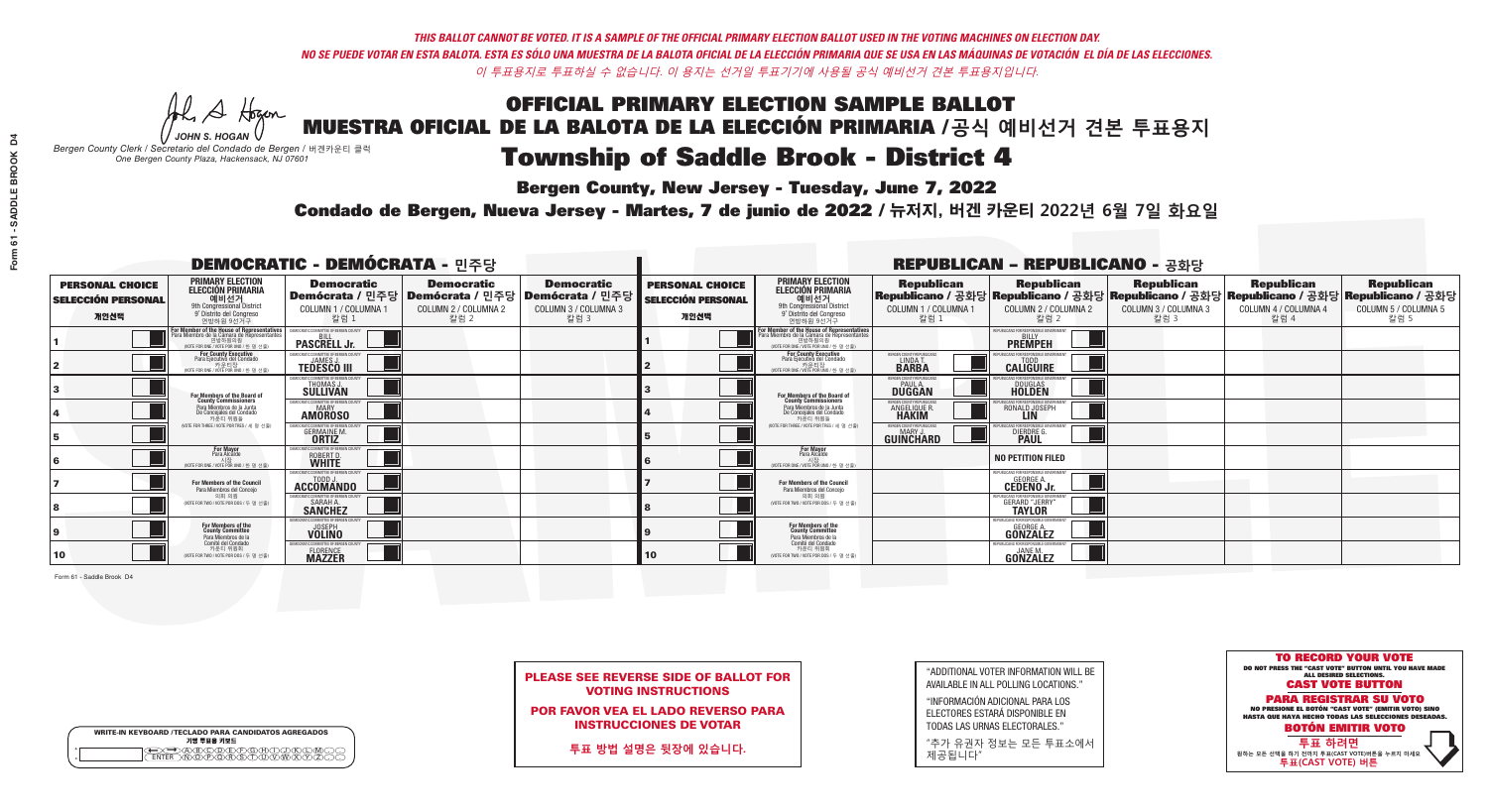**Bergen County, New Jersey - Tuesday, June 7, 2022** 

A Hogan *JOHN S. HOGAN*

| <b>WRITE-IN KEYBOARD /TECLADO PARA CANDIDATOS AGREGADOS</b><br>기명 투표용 키보드 |  |
|---------------------------------------------------------------------------|--|
| @@@@@@@@@QQ<br>\M@@@@&\$\DQ\W\X<br><b>FNTFR</b>                           |  |

*Bergen County Clerk / Secretario del Condado de Bergen /* 버겐카운티 클럭 *One Bergen County Plaza, Hackensack, NJ 07601*

Condado de Bergen, Nueva Jersey - Martes, 7 de junio de 2022 / 뉴저지, 버겐 카운티 2022년 6월 7일 화요일 *One Bergen County Plaza, Hackensack, NJ 07601*



PLEASE SEE REVERSE SIDE OF BALLOT FOR VOTING INSTRUCTIONS

POR FAVOR VEA EL LADO REVERSO PARA INSTRUCCIONES DE VOTAR

**투표 방법 설명은 뒷장에 있습니다.**

| "ADDITIONAL VOTER INFORMATION WILL BE |
|---------------------------------------|
| AVAILABLE IN ALL POLLING LOCATIONS."  |

"INFORMACIÓN ADICIONAL PARA LOS ELECTORES ESTARÁ DISPONIBLE EN TODAS LAS URNAS ELECTORALES."

"추가 유권자 정보는 모든 투표소에서 제공됩니다"

| <b>DEMOCRATIC - DEMÓCRATA - 민주당</b>                         |                                                                                                                                               |                                                                            |                                                   |                                                                                                        |                                                             | <b>REPUBLICAN - REPUBLICANO - 공화당</b>                                                                                                                |                                                              |                                                                                                                                                |                                                   |                                                   |                                                   |
|-------------------------------------------------------------|-----------------------------------------------------------------------------------------------------------------------------------------------|----------------------------------------------------------------------------|---------------------------------------------------|--------------------------------------------------------------------------------------------------------|-------------------------------------------------------------|------------------------------------------------------------------------------------------------------------------------------------------------------|--------------------------------------------------------------|------------------------------------------------------------------------------------------------------------------------------------------------|---------------------------------------------------|---------------------------------------------------|---------------------------------------------------|
| <b>PERSONAL CHOICE</b><br><b>SELECCIÓN PERSONAL</b><br>개인선택 | <b>PRIMARY ELECTION</b><br><b>ELECCIÓN PRIMARIA</b><br>예비선거<br><sup>9th</sup> Congressional District<br>9° Distrito del Congreso<br>연방하원 9선거구 | <b>Democratic</b><br>COLUMN 1 / COLUMNA 1<br>칼럼 1                          | <b>Democratic</b><br>COLUMN 2 / COLUMNA 2<br>칼럼 2 | <b>Democratic</b><br>│Demócrata / 민주당│Demócrata / 민주당│Demócrata / 민주당│<br>COLUMN 3 / COLUMNA 3<br>칼럼 3 | <b>PERSONAL CHOICE</b><br><b>SELECCIÓN PERSONAL</b><br>개인선택 | <b>PRIMARY ELECTION</b><br><b>ELECCIÓN PRIMARIA</b><br>예비선거<br>9th Congressional District<br>9° Distrito del Congreso<br>연방하원 9선거구                   | <b>Republican</b><br>COLUMN 1 / COLUMNA 1<br>칼럼 1            | <b>Republican</b><br>Republicano / 공화당 Republicano / 공화당 Republicano / 공화당 Republicano / 공화당 Republicano / 공화당<br>COLUMN 2 / COLUMNA 2<br>칼럼 2 | <b>Republican</b><br>COLUMN 3 / COLUMNA 3<br>칼럼 3 | <b>Republican</b><br>COLUMN 4 / COLUMNA 4<br>칼럼 4 | <b>Republican</b><br>COLUMN 5 / COLUMNA 5<br>칼럼 5 |
|                                                             | For Member of the House of Representatives<br>Para Miembro de la Cámara de Representantes<br>연방하원의원<br>(VOTE FOR ONE / VOTE POR UNO / 한 명 선출) | <b>PASCRELL Jr.</b>                                                        |                                                   |                                                                                                        |                                                             | <b>For Member of the House of Representatives<br/>Para Miembro de la Cámara de Representantes</b><br>연방하원의원<br>(VOTE FOR ONE / VOTE POR UNO / 한 명 선출 |                                                              | EPUBLICANS FOR RESPONSIBLE GOVERNMEN<br><b>PREMPEH</b>                                                                                         |                                                   |                                                   |                                                   |
|                                                             | For County Executive<br>Para Ejecutivo del Condado<br>가운티장<br>(VOTE FOR ONE / VOTE POR UNO / 한 명 선출)                                          | JEMOCRATIC COMMITTEE OF BERGEN COUNTY<br><b>TEDESCO III</b>                |                                                   |                                                                                                        |                                                             | <b>For County Executive</b><br>Para Ejecutivo del Condado<br>7 카운티장<br>(VOTE FOR ONE / VOTE POR UNO / 한 명 선출)                                        | BERGEN COUNTY REPUBLICAN<br>LINDA T.                         | <b>CALIGUIRE</b>                                                                                                                               |                                                   |                                                   |                                                   |
|                                                             | <b>For Members of the Board of<br/>County Commissioners</b>                                                                                   | <b>EMOCRATIC COMMITTEE OF BEBGEN COUNT</b><br><b>THOMAS J.</b><br>SULLIVAN |                                                   |                                                                                                        |                                                             | For Members of the Board of<br>County Commissioners                                                                                                  | ERGEN COUNTY REPUBLICAN<br><b>PAUL A.</b><br><b>DUGGAN</b>   | DOUGLAS<br>HOLDEN                                                                                                                              |                                                   |                                                   |                                                   |
|                                                             | Para Miembros de la Junta<br>De Concejales del Condado<br>카우티 위원들                                                                             | MOCRATIC COMMITTEE OF BERGEN COUNT<br><b>AMOROSO</b>                       |                                                   |                                                                                                        |                                                             | Para Miembros de la Junta<br>De Concejales del Condado<br>카운티 위원들                                                                                    | RGEN COUNTY REPUBLICAN<br><b>ANGELIQUE R</b><br><b>HAKIM</b> | RONALD JOSEPH                                                                                                                                  |                                                   |                                                   |                                                   |
|                                                             | NOTE FOR THREE / VOTE POR TRES / 세 명 선출)                                                                                                      | ICRATIC COMMITTEE OF RERGEN COLIN<br><b>GERMAINE M.</b><br><b>ORTIZ</b>    |                                                   |                                                                                                        |                                                             | (VOTE FOR THREE / VOTE POR TRES / 세 명 선출)                                                                                                            | ERGEN COUNTY REPUBLICANS<br><b>GUINCHARD</b>                 | ANS FOR RESPONSIBLE GOVERNMEN<br>DIERDRE G.                                                                                                    |                                                   |                                                   |                                                   |
|                                                             | <b>For Mayor</b><br>Para Alcalde<br>WOTE FOR ONE / VOTE POR UNO / 한 명 선                                                                       | EMOCRATIC COMMITTEE OF BERGEN COUNTY<br>ROBERT D.                          |                                                   |                                                                                                        |                                                             | For Mayor<br>Para Alcalde<br>시장<br>(VOTE FOR ONE / VOTE POR UNO / 한 명 선출)                                                                            |                                                              | <b>NO PETITION FILED</b>                                                                                                                       |                                                   |                                                   |                                                   |
|                                                             | <b>For Members of the Council</b><br>Para Miembros del Conceio                                                                                | EMOCRATIC COMMITTEE OF BERGEN COUNTY<br><b>ACCOMANDO</b>                   |                                                   |                                                                                                        |                                                             | <b>For Members of the Council</b><br>Para Miembros del Conceio                                                                                       |                                                              | EPUBLICANS FOR RESPONSIBLE GOVERNMENT<br><b>GEORGE A.</b><br><b>CEDENO Jr.</b>                                                                 |                                                   |                                                   |                                                   |
|                                                             | 의회 의원<br>(VOTE FOR TWO / VOTE POR DOS / 두 명 선출)                                                                                               | EMOCRATIC COMMITTEE OF BERGEN COUNT<br>SARAH A.                            |                                                   |                                                                                                        |                                                             | 의회 의원<br>(VOTE FOR TWO / VOTE POR DOS / 두 명 선출)                                                                                                      |                                                              | <b>GERARD "JERRY"</b>                                                                                                                          |                                                   |                                                   |                                                   |
|                                                             | For Members of the<br>County Committee<br>Para Miembros de la                                                                                 | MOCRATIC COMMITTEE OF BERGEN COUNTY<br>ERNST<br>WASSER                     |                                                   |                                                                                                        |                                                             | For Members of the<br>County Committee<br>Para Miembros de la<br>Comité del Condado                                                                  |                                                              | REPUBLICANS FOR RESPONSIBLE GOVERNMEN<br>S. VINCENT<br><b>MONTAGNA</b>                                                                         |                                                   |                                                   |                                                   |
| 10                                                          | Comité del Condado<br>카운티 위원회<br>(VOTE FOR TWO / VOTE POR DOS / 두 명 선출)                                                                       | MOCRATIC COMMITTEE OF RERGEN COUNTY<br><b>PEART</b>                        |                                                   |                                                                                                        | 10                                                          | 카운티 위원회<br>(VOTE FOR TWO / VOTE POR DOS / 두 명 선출)                                                                                                    |                                                              | <b>NO PETITION FILED</b>                                                                                                                       |                                                   |                                                   |                                                   |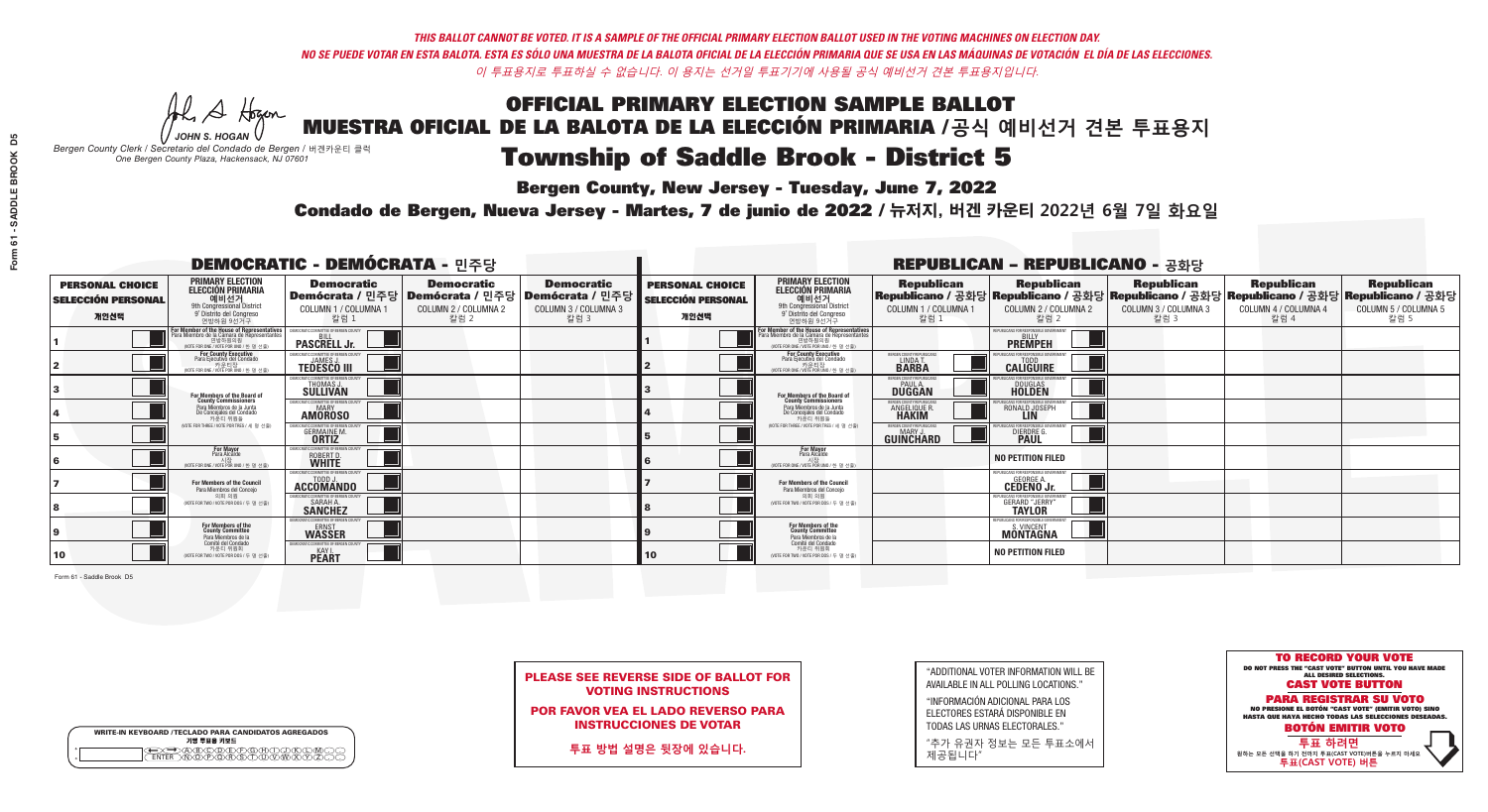# **Bergen County, New Jersey - Tuesday, June 7, 2022**

A Hogan *JOHN S. HOGAN*

| <b>WRITE-IN KEYBOARD /TECLADO PARA CANDIDATOS AGREGADOS</b><br>기명 투표용 키보드 |  |
|---------------------------------------------------------------------------|--|
| E@®©®®®®®®©®<br>B®®®®®®®®®®®®<br><b>FNTFR</b>                             |  |

*Bergen County Clerk / Secretario del Condado de Bergen /* 버겐카운티 클럭 *One Bergen County Plaza, Hackensack, NJ 07601*



PLEASE SEE REVERSE SIDE OF BALLOT FOR VOTING INSTRUCTIONS

POR FAVOR VEA EL LADO REVERSO PARA INSTRUCCIONES DE VOTAR

**투표 방법 설명은 뒷장에 있습니다.**

| "ADDITIONAL VOTER INFORMATION WILL BE |
|---------------------------------------|
| AVAILABLE IN ALL POLLING LOCATIONS."  |

"INFORMACIÓN ADICIONAL PARA LOS ELECTORES ESTARÁ DISPONIBLE EN TODAS LAS URNAS ELECTORALES."

"추가 유권자 정보는 모든 투표소에서 제공됩니다"

## Condado de Bergen, Nueva Jersey - Martes, 7 de junio de 2022 / 뉴저지, 버겐 카운티 2022년 6월 7일 화요일 *One Bergen County Plaza, Hackensack, NJ 07601*

| <b>DEMOCRATIC - DEMÓCRATA - 민주당</b>                         |                                                                                                                                                             |                                                                          |                                                   |                                                                                                       | <b>REPUBLICAN - REPUBLICANO - 공화당</b>                       |                                                                                                                                                  |                                                           |                                                                                                                                                 |                                                   |                                                   |                                                   |
|-------------------------------------------------------------|-------------------------------------------------------------------------------------------------------------------------------------------------------------|--------------------------------------------------------------------------|---------------------------------------------------|-------------------------------------------------------------------------------------------------------|-------------------------------------------------------------|--------------------------------------------------------------------------------------------------------------------------------------------------|-----------------------------------------------------------|-------------------------------------------------------------------------------------------------------------------------------------------------|---------------------------------------------------|---------------------------------------------------|---------------------------------------------------|
| <b>PERSONAL CHOICE</b><br><b>SELECCIÓN PERSONAL</b><br>개인선택 | <b>PRIMARY ELECTION</b><br><b>ELECCIÓN PRIMARIA</b><br>예비선거<br>애비선거<br>9° Distrito del Congreso<br>연방하원 9선거구                                                | <b>Democratic</b><br>COLUMN 1 / COLUMNA 1<br>칼럼 1                        | <b>Democratic</b><br>COLUMN 2 / COLUMNA 2<br>칼럼 2 | <b>Democratic</b><br>│Demócrata / 민주당│Demócrata / 민주당│Demócrata / 민주당<br>COLUMN 3 / COLUMNA 3<br>칼럼 3 | <b>PERSONAL CHOICE</b><br><b>SELECCIÓN PERSONAL</b><br>개인선택 | <b>PRIMARY ELECTION</b><br>ELECCIÓN PRIMARIA<br>9th Congressional District<br>9° Distrito del Congreso<br>연방하원 9선거구                              | <b>Republican</b><br>COLUMN 1 / COLUMNA 1<br>칼럼 1         | <b>Republican</b><br>│Republicano / 공화당│Republicano / 공화당│Republicano / 공화당│Republicano / 공화당│Republicano / 공화당<br>COLUMN 2 / COLUMNA 2<br>칼럼 2 | <b>Republican</b><br>COLUMN 3 / COLUMNA 3<br>칼럼 3 | <b>Republican</b><br>COLUMN 4 / COLUMNA 4<br>칼럼 4 | <b>Republican</b><br>COLUMN 5 / COLUMNA 5<br>칼럼 5 |
|                                                             | F <mark>or Member of the House of Representatives</mark><br>Para Miembro de la Cámara de Representantes<br>연방하원의원<br>(VOTE FOR ONE / VOTE POR UNO / 한 명 선출) | <b>PASCRELL Jr.</b>                                                      |                                                   |                                                                                                       |                                                             | F <mark>or Member of the House of Representatives</mark><br>Para Miembro de la Cámara de Representantes<br>(VOTE FOR ONE / VOTE POR UNO / 한 명 선출 |                                                           | <b>PREMPEH</b>                                                                                                                                  |                                                   |                                                   |                                                   |
|                                                             | For County Executive<br>Para Ejecutivo del Condado<br>가운티장<br>(VOTE FOR ONE / VOTE POR UNO / 한 명 선출)                                                        | <b>TEDESCO III</b>                                                       |                                                   |                                                                                                       |                                                             | For County Executive<br>Para Ejecutivo del Condado<br>7) 카운티장<br>(VOTE FOR ONE / VOTE POR UNO / 한 명 선출)                                          | BERGEN COUNTY REPUBLICA<br>LINDA T.                       | <b>CALIGUIRE</b>                                                                                                                                |                                                   |                                                   |                                                   |
|                                                             | For Members of the Board of<br>County Commissioners                                                                                                         | THOMAS J.                                                                |                                                   |                                                                                                       |                                                             | For Members of the Board of<br>County Commissioners                                                                                              | ERGEN COUNTY REPUBLICA<br><b>PAUL A.</b><br><b>DUGGAN</b> | <b>DOUGLAS</b>                                                                                                                                  |                                                   |                                                   |                                                   |
|                                                             | Para Miembros de la Junta<br>De Concejales del Condado<br>카우티 위원들                                                                                           | AOCRATIC COMMITTEE OF BERGEN COUNTY<br><b>AMOROSO</b>                    |                                                   |                                                                                                       |                                                             | Para Miembros de la Junta<br>De Concejales del Condado<br>카우티 위워들                                                                                | ERGEN COUNTY REPUBLICAN<br>ANGELIQUE R                    | ICANS FOR RESPONSIRI E GOVERNN<br>RONALD JOSEPH                                                                                                 |                                                   |                                                   |                                                   |
|                                                             | (VOTE FOR THREE / VOTE POR TRES / 세 명 선출)                                                                                                                   | GERMAINE M.                                                              |                                                   |                                                                                                       |                                                             | (VOTE FOR THREE / VOTE POR TRES / 세 명 선출)                                                                                                        | ERGEN COUNTY REPUBLICANS<br><b>GUINCHARD</b>              | DIERDRE G.                                                                                                                                      |                                                   |                                                   |                                                   |
|                                                             | <b>For Mayor</b><br>Para Alcalde<br>시장<br>(VOTE FOR ONE / VOTE POR UNO / 한 명 선원                                                                             | ROBERT D.<br><b>WHITE</b>                                                |                                                   |                                                                                                       |                                                             | <b>For Mayor</b><br>Para Alcalde<br>(VOTE FOR ONE / VOTE POR UNO / 한 명 선출)                                                                       |                                                           | <b>NO PETITION FILED</b>                                                                                                                        |                                                   |                                                   |                                                   |
|                                                             | For Members of the Council<br>Para Miembros del Conceio                                                                                                     | ACCOMANDO                                                                |                                                   |                                                                                                       |                                                             | For Members of the Council<br>Para Miembros del Concejo                                                                                          |                                                           | EPUBLICANS FOR RESPONSIBLE GOVERNME<br><b>CEDENO Jr.</b>                                                                                        |                                                   |                                                   |                                                   |
|                                                             | 의회 의원<br>(VOTE FOR TWO / VOTE POR DOS / 두 명 선출)                                                                                                             | MOCRATIC COMMITTEE OF BERGEN COUNTY<br><b>SARAH A.</b><br><b>SANCHEZ</b> |                                                   |                                                                                                       |                                                             | 의회 의원<br>(VOTE FOR TWO / VOTE POR DOS / 두 명 선출)                                                                                                  |                                                           | <b>GERARD "JERRY"</b>                                                                                                                           |                                                   |                                                   |                                                   |
|                                                             | For Members of the<br>County Committee<br>Para Miembros de la                                                                                               | HERNAN D.<br><b>VARGAS Sr.</b>                                           |                                                   |                                                                                                       |                                                             | For Members of the<br>County Committee<br>Para Miembros de la<br>Comité del Condado                                                              |                                                           | HUGH<br>SYME                                                                                                                                    |                                                   |                                                   |                                                   |
| 10                                                          | Comité del Condado<br>카우티 위원회<br>(VOTE FOR TWO / VOTE POR DOS / 두 명 선출)                                                                                     | ALVAREZ-TABAR                                                            |                                                   |                                                                                                       | 10                                                          | 카운티 위원회<br>(VOTE FOR TWO / VOTE POR DOS / 두 명 선출)                                                                                                |                                                           | PLIRI ICANS FOR RESPONSIRI F<br>SUSAN C.<br>SYME                                                                                                |                                                   |                                                   |                                                   |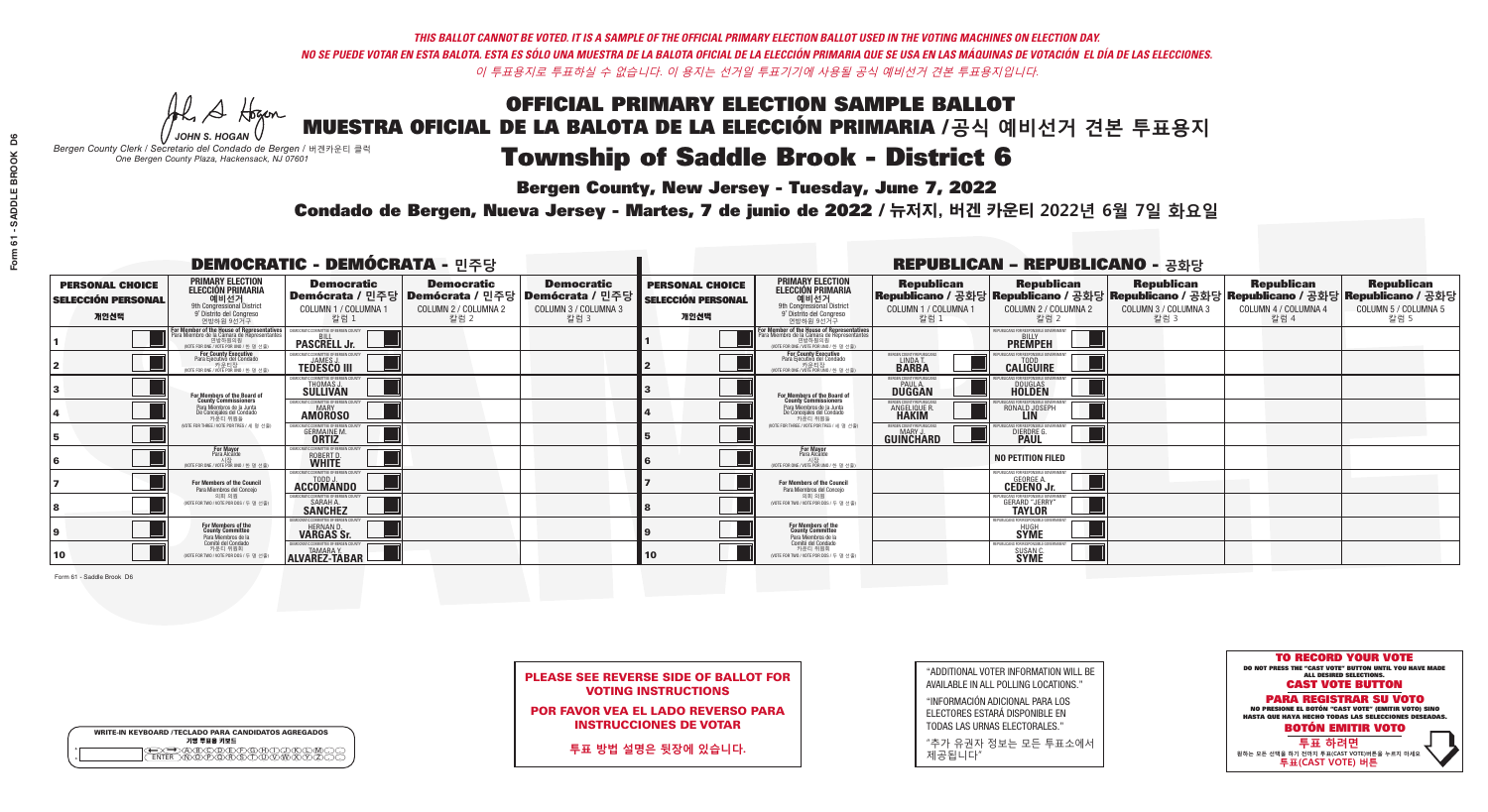# **Bergen County, New Jersey - Tuesday, June 7, 2022**

A Hogan *JOHN S. HOGAN*

| <b>WRITE-IN KEYBOARD /TECLADO PARA CANDIDATOS AGREGADOS</b><br>기명 투표용 키보드 |  |
|---------------------------------------------------------------------------|--|
| D <mark>A®©®©©©®</mark><br>DN@P@RSOD™                                     |  |

*Bergen County Clerk / Secretario del Condado de Bergen /* 버겐카운티 클럭 *One Bergen County Plaza, Hackensack, NJ 07601*

Condado de Bergen, Nueva Jersey - Martes, 7 de junio de 2022 / 뉴저지, 버겐 카운티 2022년 6월 7일 화요일 *One Bergen County Plaza, Hackensack, NJ 07601*



PLEASE SEE REVERSE SIDE OF BALLOT FOR VOTING INSTRUCTIONS

POR FAVOR VEA EL LADO REVERSO PARA INSTRUCCIONES DE VOTAR

**투표 방법 설명은 뒷장에 있습니다.**

| "ADDITIONAL VOTER INFORMATION WILL BE |
|---------------------------------------|
| AVAILABLE IN ALL POLLING LOCATIONS."  |

"INFORMACIÓN ADICIONAL PARA LOS ELECTORES ESTARÁ DISPONIBLE EN TODAS LAS URNAS ELECTORALES."

"추가 유권자 정보는 모든 투표소에서 제공됩니다"

| <b>DEMOCRATIC - DEMÓCRATA - 민주당</b>                         |                                                                                                                                               |                                                                          |                                                                                                       |                                                   |                                                             |                                                                                                                                                                  |                                                               | <b>REPUBLICAN - REPUBLICANO - 공화당</b>                                                                                                           |                                                   |                                                   |                                                   |
|-------------------------------------------------------------|-----------------------------------------------------------------------------------------------------------------------------------------------|--------------------------------------------------------------------------|-------------------------------------------------------------------------------------------------------|---------------------------------------------------|-------------------------------------------------------------|------------------------------------------------------------------------------------------------------------------------------------------------------------------|---------------------------------------------------------------|-------------------------------------------------------------------------------------------------------------------------------------------------|---------------------------------------------------|---------------------------------------------------|---------------------------------------------------|
| <b>PERSONAL CHOICE</b><br><b>SELECCIÓN PERSONAL</b><br>개인선택 | <b>PRIMARY ELECTION</b><br>ELECCIÓN PRIMARIA<br>예비선거<br><sup>9th</sup> Congressional District<br>9° Distrito del Congreso<br>연방하워 9선거구        | <b>Democratic</b><br>COLUMN 1 / COLUMNA 1<br>칼럼 1                        | <b>Democratic</b><br>│Demócrata / 민주당│Demócrata / 민주당│Demócrata / 민주당<br>COLUMN 2 / COLUMNA 2<br>칼럼 2 | <b>Democratic</b><br>COLUMN 3 / COLUMNA 3<br>칼럼 3 | <b>PERSONAL CHOICE</b><br><b>SELECCIÓN PERSONAL</b><br>개인선택 | <b>PRIMARY ELECTION</b><br>ELECCIÓN PRIMARIA<br>9th Congressional District<br>9° Distrito del Congreso<br>연방하워 9선거구                                              | <b>Republican</b><br>COLUMN 1 / COLUMNA 1<br>칼럼               | <b>Republican</b><br>│Republicano / 공화당│Republicano / 공화당│Republicano / 공화당│Republicano / 공화당│Republicano / 공화당<br>COLUMN 2 / COLUMNA 2<br>칼럼 2 | <b>Republican</b><br>COLUMN 3 / COLUMNA 3<br>칼럼 3 | <b>Republican</b><br>COLUMN 4 / COLUMNA 4<br>칼럼 4 | <b>Republican</b><br>COLUMN 5 / COLUMNA 5<br>칼럼 5 |
|                                                             | For Member of the House of Representatives<br>Para Miembro de la Cámara de Representantes<br>연방하원의원<br>(VOTE FOR ONE / VOTE POR UNO / 한 명 선출) | <b>PASCRELL Jr.</b>                                                      |                                                                                                       |                                                   |                                                             | .<br>F <mark>or Member of the House of Representatives</mark><br>Para Miembro de la Cámara de Representantes<br>연방하원의원<br>(VOTE FOR ONE / VOTE POR UNO / 한 명 선출) |                                                               | <b>PREMPEH</b>                                                                                                                                  |                                                   |                                                   |                                                   |
|                                                             | <b>For County Executive</b><br>Para Ejecutivo del Condado<br>7 카운티장<br>(VOTE FOR ONE / VOTE POR UNO / 한 명 선출)                                 | DEMOCRATIC COMMITTEE OF BERGEN COUNTY<br><b>TEDESCO III</b>              |                                                                                                       |                                                   |                                                             | For County Executive<br>Para Ejecutivo del Condado<br>7) 카운티장<br>(VOTE FOR ONE / VOTE POR UNO / 한 명 선출)                                                          | BERGEN COUNTY REPUBLICAN<br>LINDA T.                          | <b>CALIGUIRE</b>                                                                                                                                |                                                   |                                                   |                                                   |
|                                                             | For Members of the Board of<br>County Commissioners                                                                                           | THOMAS J.                                                                |                                                                                                       |                                                   |                                                             | For Members of the Board of<br>County Commissioners                                                                                                              | ERGEN COUNTY REPUBLICA<br><b>PAUL A.</b><br><b>DUGGAN</b>     | DOUGLAS<br>HOLDEN                                                                                                                               |                                                   |                                                   |                                                   |
|                                                             | Para Miembros de la Junta<br>De Concejales del Condado<br>카우티 위원들                                                                             | OCRATIC COMMITTEE OF BEBGEN COUNT<br><b>AMOROSO</b>                      |                                                                                                       |                                                   |                                                             | Para Miembros de la Junta<br>De Concejales del Condado<br>카우티 위워들                                                                                                | ERGEN COUNTY REPUBLICAN<br><b>ANGELIQUE F</b><br><b>HAKIM</b> | I ICANS FOR RESPONSIBI E GOV<br>RONALD JOSEPH                                                                                                   |                                                   |                                                   |                                                   |
|                                                             | NOTE FOR THREE / VOTE POR TRES / 세 명 선출)                                                                                                      | L'OMMULTEE UE BEBUEN CULT<br><b>GERMAINE M.</b><br><b>ORTIZ</b>          |                                                                                                       |                                                   |                                                             | (VOTE FOR THREE / VOTE POR TRES / 세 명 선출)                                                                                                                        | <b>'ERGEN COUNTY REPUBLICAN.</b><br><b>GUINCHARD</b>          | DIERDRE G.                                                                                                                                      |                                                   |                                                   |                                                   |
|                                                             | <b>For Mayor</b><br>Para Alcalde<br>NOTE FOR ONE / VOTE POR UNO / 한 명                                                                         | <b><i>MOCRATIC COMMITTEE OF BERGET</i></b><br>ROBERT D.<br>WHITE         |                                                                                                       |                                                   |                                                             | For Mayor<br>Para Alcalde<br>(VOTE FOR ONE / VOTE POR UNO / 한 명 선출                                                                                               |                                                               | <b>NO PETITION FILED</b>                                                                                                                        |                                                   |                                                   |                                                   |
|                                                             | For Members of the Council<br>Para Miembros del Conceio                                                                                       | EMOCRATIC COMMITTEE OF BERGEN COUNTY<br>ACCOMANDO                        |                                                                                                       |                                                   |                                                             | <b>For Members of the Council</b><br>Para Miembros del Conceio                                                                                                   |                                                               | EPUBLICANS FOR RESPONSIBLE GOVERNMENT<br><b>GEORGE A.</b><br><b>CEDENO Jr.</b>                                                                  |                                                   |                                                   |                                                   |
|                                                             | 의회 의원<br>(VOTE FOR TWO / VOTE POR DOS / 두 명 선출)                                                                                               | MOCRATIC COMMITTEE OF BERGEN COUNTY<br><b>SARAH A.</b><br><b>SANCHEZ</b> |                                                                                                       |                                                   |                                                             | 의회 의원<br>NOTE FOR TWO / VOTE POR DOS / 두 명 선출)                                                                                                                   |                                                               | PUBLICANS FOR RESPONSIBLE GO<br><b>GERARD "JERRY"</b>                                                                                           |                                                   |                                                   |                                                   |
|                                                             | For Members of the<br>County Committee<br>Para Miembros de la                                                                                 | OCRATIC COMMITTEE OF BERGEN CO<br><b>MATTHEW</b><br><b>ROBINSON</b>      |                                                                                                       |                                                   |                                                             | For Members of the<br>County Committee<br>Para Miembros de la<br>Comité del Condado                                                                              |                                                               | <b>FPUBLICANS FOR RESPONSIBLE GO</b><br>ROBERT L.                                                                                               |                                                   |                                                   |                                                   |
| 10                                                          | Comité del Condado<br>카운티 위원회<br>(VOTE FOR TWO / VOTE POR DOS / 두 명 선출)                                                                       | MOCRATIC COMMITTEE OF RERGEN COUNTY<br><b>TOLEDO</b>                     |                                                                                                       |                                                   | 10                                                          | 카운티 위원회<br>(VOTE FOR TWO / VOTE POR DOS / 두 명 선출)                                                                                                                |                                                               | <b>NO PETITION FILED</b>                                                                                                                        |                                                   |                                                   |                                                   |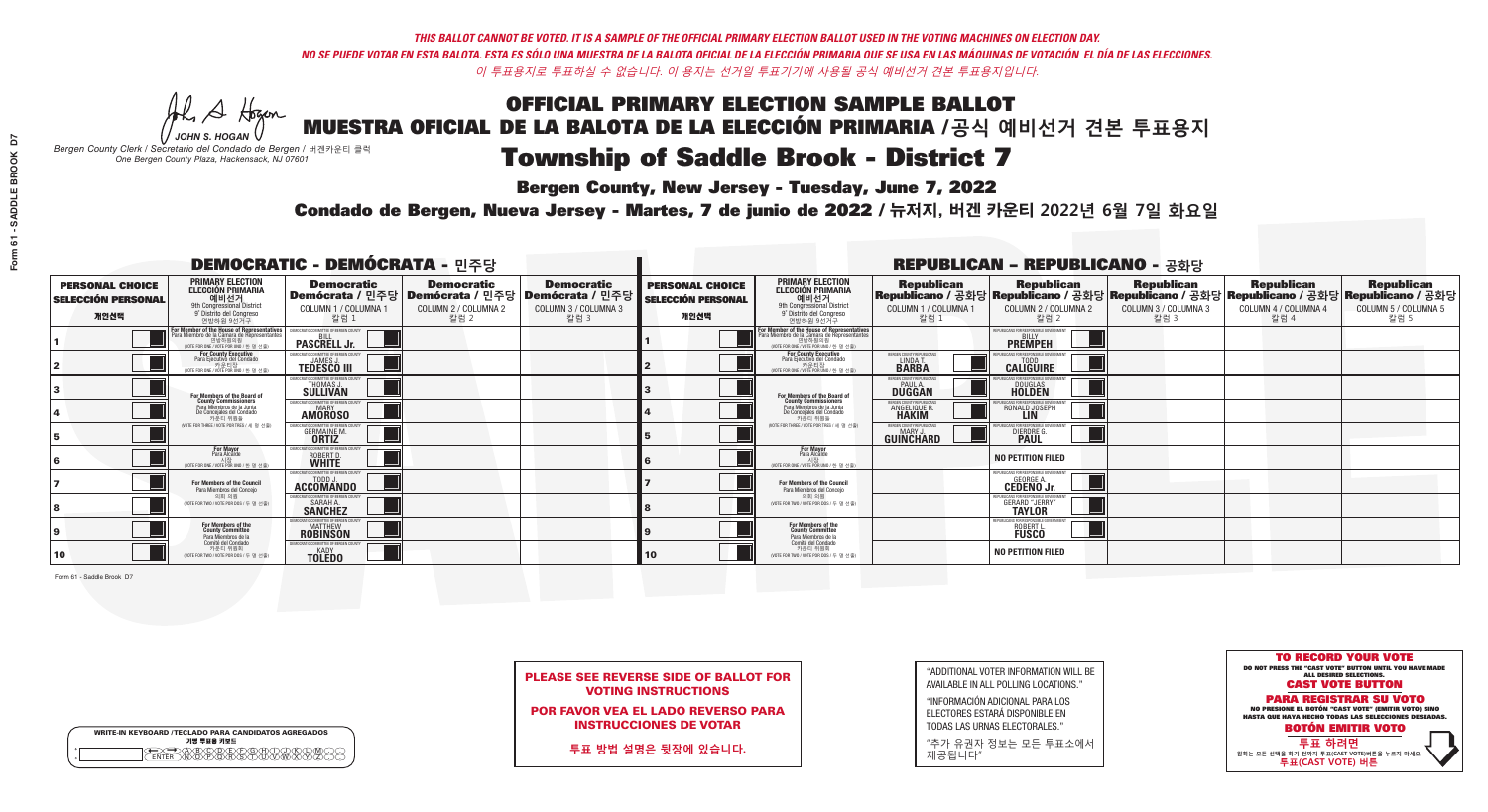# **Bergen County, New Jersey - Tuesday, June 7, 2022**

A Hogan *JOHN S. HOGAN*

| <b>WRITE-IN KEYBOARD /TECLADO PARA CANDIDATOS AGREGADOS</b><br>기명 투표용 키보드 |  |
|---------------------------------------------------------------------------|--|
| <del>_</del><br>FR\N@P\@R\\$\T\U\V\W\X                                    |  |

*Bergen County Clerk / Secretario del Condado de Bergen /* 버겐카운티 클럭 *One Bergen County Plaza, Hackensack, NJ 07601*

## Condado de Bergen, Nueva Jersey - Martes, 7 de junio de 2022 / 뉴저지, 버겐 카운티 2022년 6월 7일 화요일 *One Bergen County Plaza, Hackensack, NJ 07601*



PLEASE SEE REVERSE SIDE OF BALLOT FOR VOTING INSTRUCTIONS

POR FAVOR VEA EL LADO REVERSO PARA INSTRUCCIONES DE VOTAR

**투표 방법 설명은 뒷장에 있습니다.**

| "ADDITIONAL VOTER INFORMATION WILL BE |
|---------------------------------------|
| AVAILABLE IN ALL POLLING LOCATIONS."  |

"INFORMACIÓN ADICIONAL PARA LOS ELECTORES ESTARÁ DISPONIBLE EN TODAS LAS URNAS ELECTORALES."

"추가 유권자 정보는 모든 투표소에서 제공됩니다"

| <b>DEMOCRATIC - DEMÓCRATA - 민주당</b>                         |                                                                                                                                             |                                                                          |                                                   |                                                                                                        | <b>REPUBLICAN - REPUBLICANO - 공화당</b>                       |                                                                                                                                                     |                                                   |                                                                                                                                                 |                                                   |                                                   |                                                   |
|-------------------------------------------------------------|---------------------------------------------------------------------------------------------------------------------------------------------|--------------------------------------------------------------------------|---------------------------------------------------|--------------------------------------------------------------------------------------------------------|-------------------------------------------------------------|-----------------------------------------------------------------------------------------------------------------------------------------------------|---------------------------------------------------|-------------------------------------------------------------------------------------------------------------------------------------------------|---------------------------------------------------|---------------------------------------------------|---------------------------------------------------|
| <b>PERSONAL CHOICE</b><br><b>SELECCIÓN PERSONAL</b><br>개인선택 | <b>PRIMARY ELECTION</b><br>ELECCIÓN PRIMARIA<br>예비선거<br><sup>9th</sup> Congressional District<br>9° Distrito del Congreso<br>연방하원 9선거구      | <b>Democratic</b><br>COLUMN 1 / COLUMNA 1<br>칼럼 1                        | <b>Democratic</b><br>COLUMN 2 / COLUMNA 2<br>칼럼 2 | <b>Democratic</b><br>│Demócrata / 민주당│Demócrata / 민주당│Demócrata / 민주당│<br>COLUMN 3 / COLUMNA 3<br>칼럼 3 | <b>PERSONAL CHOICE</b><br><b>SELECCIÓN PERSONAL</b><br>개인선택 | <b>PRIMARY ELECTION</b><br>ELECCIÓN PRIMARIA<br>9th Congressional District<br>9° Distrito del Congreso<br>연방하원 9선거구                                 | <b>Republican</b><br>COLUMN 1 / COLUMNA 1<br>칼럼 : | <b>Republican</b><br>│Republicano / 공화당│Republicano / 공화당│Republicano / 공화당│Republicano / 공화당│Republicano / 공화당<br>COLUMN 2 / COLUMNA 2<br>칼럼 2 | <b>Republican</b><br>COLUMN 3 / COLUMNA 3<br>칼럼 3 | <b>Republican</b><br>COLUMN 4 / COLUMNA 4<br>칼럼 4 | <b>Republican</b><br>COLUMN 5 / COLUMNA 5<br>칼럼 5 |
|                                                             | For Member of the House of Representative<br>Para Miembro de la Cámara de Representante<br>연방하원의원<br>(VOTE FOR ONE / VOTE POR UNO / 한 명 선출) | <b>PASCRELL Jr.</b>                                                      |                                                   |                                                                                                        |                                                             | <b>For Member of the House of Representatives<br/>Para Miembro de la Cámara de Representantes</b><br>연방하원의원<br>(VOTE FOR ONE / VOTE POR UNO / 한 명 신 |                                                   | REPUBLICANS FOR RESPONSIBLE GI<br><b>PREMPEH</b>                                                                                                |                                                   |                                                   |                                                   |
|                                                             | For County Executive<br>Para Ejecutivo del Condado<br>NOTE FOR ONE / VOTE POR UNO / 한 명 선출)                                                 | <b>TEDESCO III</b>                                                       |                                                   |                                                                                                        |                                                             | <b>For County Executive</b><br>Para Ejecutivo del Condado<br>가운티장<br>(VOTE FOR ONE / VOTE POR UNO / 한 명 선출)                                         | BERGEN COUNTY REPUBLICA!<br>LINDA T.              | <b>CALIGUIRE</b>                                                                                                                                |                                                   |                                                   |                                                   |
|                                                             | For Members of the Board of<br>County Commissioners                                                                                         | EMOCRATIC COMMITTEE OF BERGEN<br><b>THOMAS J.</b><br>SULLIVAN            |                                                   |                                                                                                        |                                                             | For Members of the Board of<br>County Commissioners                                                                                                 | BERGEN COUNTY REPUBLICA!<br><b>PAUL A.</b>        | <b>DOUGLAS</b>                                                                                                                                  |                                                   |                                                   |                                                   |
|                                                             | Para Miembros de la Junta<br>De Concejales del Condado<br>카우티 위원들                                                                           | MOCRATIC COMMITTEE OF BERGEN COUN<br><b>AMOROSO</b>                      |                                                   |                                                                                                        |                                                             | Para Miembros de la Junta<br>De Concejales del Condado<br>카우티 위원들                                                                                   | ERGEN COUNTY REPUBLICAN<br>ANGELIQUE R            | CANS FOR RESPONSIBLE GOVE<br>RONALD JOSEPH                                                                                                      |                                                   |                                                   |                                                   |
|                                                             | (VOTE FOR THREE / VOTE POR TRES / 세 명 선출)                                                                                                   | ATIC COMMITTEE OF BERGEN COUNTY<br><b>GERMAINE M.</b>                    |                                                   |                                                                                                        |                                                             | (VOTE FOR THREE / VOTE POR TRES / 세 명 선출)                                                                                                           | ERGEN COUNTY REPUBLICANS<br><b>GUINCHARD</b>      | DIERDRE G.                                                                                                                                      |                                                   |                                                   |                                                   |
|                                                             | <b>For Mayor</b><br>Para Alcalde<br>NOTE FOR ONE / VOTE POR UNO / 한 명 선출)                                                                   | ROBERT D.<br>WHITE                                                       |                                                   |                                                                                                        |                                                             | <b>For Mayor</b><br>Para Alcalde<br>NOTE FOR ONE / VOTE POR UNO / 한 명 선출)                                                                           |                                                   | <b>NO PETITION FILED</b>                                                                                                                        |                                                   |                                                   |                                                   |
|                                                             | For Members of the Council<br>Para Miembros del Conceio                                                                                     | ACCOMANDO                                                                |                                                   |                                                                                                        |                                                             | <b>For Members of the Council</b><br>Para Miembros del Conceio                                                                                      |                                                   | EPUBLICANS FOR RESPONSIBLE GOVERNMENT<br><b>CEDENO Jr.</b>                                                                                      |                                                   |                                                   |                                                   |
|                                                             | 의회 의원<br>(VOTE FOR TWO / VOTE POR DOS / 두 명 선출)                                                                                             | MOCRATIC COMMITTEE OF BERGEN COUNTY<br><b>SARAH A.</b><br><b>SANCHEZ</b> |                                                   |                                                                                                        |                                                             | 의회 의원<br>(VOTE FOR TWO / VOTE POR DOS / 두 명 선출)                                                                                                     |                                                   | PHRI ICANS FOR RESPONSIRI E GOVERNI<br><b>GERARD "JERRY"</b>                                                                                    |                                                   |                                                   |                                                   |
|                                                             | For Members of the<br>County Committee<br>Para Miembros de la                                                                               | SYED<br><b>AMIN</b>                                                      |                                                   |                                                                                                        |                                                             | <b>For Members of the<br/>County Committee</b><br>Para Miembros de la<br>Comité del Condado                                                         |                                                   | EPUBLICANS FOR RESPONSIBLE G<br>BLASE C.                                                                                                        |                                                   |                                                   |                                                   |
| 10                                                          | `omité del Condado<br>카운티 위원회<br>NOTE FOR TWO / VOTE POR DOS / 두 명 선출)                                                                      | TIC COMMITTEE OF BERGEN<br><b>MARY ELLEN</b>                             |                                                   |                                                                                                        | <b>10</b>                                                   | 카운티 위원회<br>(VOTE FOR TWO / VOTE POR DOS / 두 명 선출)                                                                                                   |                                                   | <b>NO PETITION FILED</b>                                                                                                                        |                                                   |                                                   |                                                   |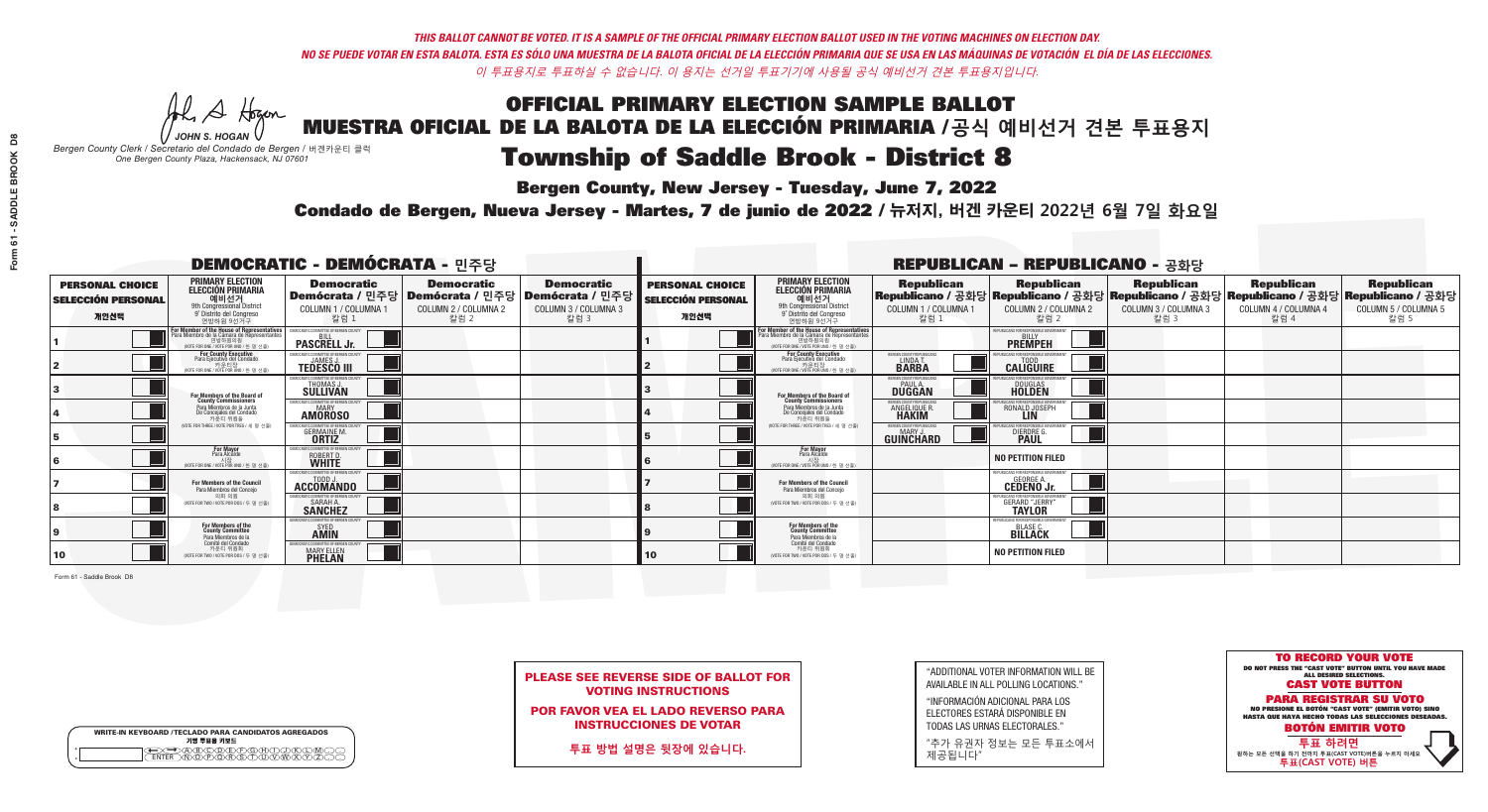**Bergen County, New Jersey - Tuesday, June 7, 2022** 

A Hogen *JOHN S. HOGAN*

| <b>WRITE-IN KEYBOARD /TECLADO PARA CANDIDATOS AGREGADOS</b><br>기명 투표용 키보드 |  |
|---------------------------------------------------------------------------|--|
| DA BOO DE PO BOO BO<br>DIN Q BORSTUMMARY<br><b>ENTER</b>                  |  |

*Bergen County Clerk / Secretario del Condado de Bergen /* 버겐카운티 클럭 *One Bergen County Plaza, Hackensack, NJ 07601*

Condado de Bergen, Nueva Jersey - Martes, 7 de junio de 2022 / 뉴저지, 버겐 카운티 2022년 6월 7일 화요일 *One Bergen County Plaza, Hackensack, NJ 07601*



PLEASE SEE REVERSE SIDE OF BALLOT FOR VOTING INSTRUCTIONS

POR FAVOR VEA EL LADO REVERSO PARA INSTRUCCIONES DE VOTAR

**투표 방법 설명은 뒷장에 있습니다.**

| "ADDITIONAL VOTER INFORMATION WILL BE |
|---------------------------------------|
| AVAILABLE IN ALL POLLING LOCATIONS."  |

"INFORMACIÓN ADICIONAL PARA LOS ELECTORES ESTARÁ DISPONIBLE EN TODAS LAS URNAS ELECTORALES."

"추가 유권자 정보는 모든 투표소에서 제공됩니다"

| <b>DEMOCRATIC - DEMÓCRATA - 민주당</b>                         |                                                                                                                                                      |                                                             |                                                   |                                                                                                        | <b>REPUBLICAN - REPUBLICANO - 공화당</b>                       |                                                                                                                                                       |                                                            |                                                                                                                                                |                                                   |                                                   |                                                   |
|-------------------------------------------------------------|------------------------------------------------------------------------------------------------------------------------------------------------------|-------------------------------------------------------------|---------------------------------------------------|--------------------------------------------------------------------------------------------------------|-------------------------------------------------------------|-------------------------------------------------------------------------------------------------------------------------------------------------------|------------------------------------------------------------|------------------------------------------------------------------------------------------------------------------------------------------------|---------------------------------------------------|---------------------------------------------------|---------------------------------------------------|
| <b>PERSONAL CHOICE</b><br><b>SELECCIÓN PERSONAL</b><br>개인선택 | <b>PRIMARY ELECTION</b><br><b>ELECCIÓN PRIMARIA</b><br>예비선거<br>9th Congressional District<br>9° Distrito del Congreso<br>연방하원 9선거구                   | <b>Democratic</b><br>COLUMN 1 / COLUMNA 1<br>칼럼 1           | <b>Democratic</b><br>COLUMN 2 / COLUMNA 2<br>칼럼 2 | <b>Democratic</b><br>│Demócrata / 민주당│Demócrata / 민주당│Demócrata / 민주당│<br>COLUMN 3 / COLUMNA 3<br>칼럼 3 | <b>PERSONAL CHOICE</b><br><b>SELECCIÓN PERSONAL</b><br>개인선택 | <b>PRIMARY ELECTION</b><br><b>ELECCIÓN PRIMARIA</b><br>예비선거<br>9th Congressional District<br>9° Distrito del Congreso<br>연방하원 9선거구                    | <b>Republican</b><br>COLUMN 1 / COLUMNA 1<br>칼럼 1          | <b>Republican</b><br>Republicano / 공화당 Republicano / 공화당 Republicano / 공화당 Republicano / 공화당 Republicano / 공화당<br>COLUMN 2 / COLUMNA 2<br>칼럼 2 | <b>Republican</b><br>COLUMN 3 / COLUMNA 3<br>칼럼 3 | <b>Republican</b><br>COLUMN 4 / COLUMNA 4<br>칼럼 4 | <b>Republican</b><br>COLUMN 5 / COLUMNA 5<br>칼럼 5 |
|                                                             | <b>For Member of the House of Representatives</b><br>Para Miembro de la Cámara de Representantes<br>연방하원의원<br>(VOTE FOR ONE / VOTE POR UNO / 한 명 선출) | <b>PASCRELL Jr.</b>                                         |                                                   |                                                                                                        |                                                             | <b>For Member of the House of Representatives<br/>Para Miembro de la Cámara de Representantes</b><br>연방하원의원<br>(VOTE FOR ONE / VOTE POR UNO / 한 명 선출) |                                                            | FPUBLICANS FOR RESPONSIBLE GOVERNMEN<br><b>PREMPEH</b>                                                                                         |                                                   |                                                   |                                                   |
|                                                             | <b>For County Executive</b><br>Para Ejecutivo del Condado<br>카운티장<br>(VOTE FOR ONE / VOTE POR UNO / 한 명 선출)                                          | JEMOCRATIC COMMITTEE OF BERGEN COUNTY<br><b>TEDESCO III</b> |                                                   |                                                                                                        |                                                             | <b>For County Executive</b><br>Para Ejecutivo del Condado<br>7) 카운티장<br>(VOTE FOR ONE / VOTE POR UNO / 한 명 선출)                                        | BERGEN COUNTY REPUBLICAN<br>LINDA T.                       | <b>CALIGUIRE</b>                                                                                                                               |                                                   |                                                   |                                                   |
|                                                             | For Members of the Board of<br>County Commissioners                                                                                                  | EMOCRATIC COMMITTEE OF BERGEN COUNT<br><b>SULLIVAN</b>      |                                                   |                                                                                                        |                                                             | For Members of the Board of<br>County Commissioners                                                                                                   | ERGEN COUNTY REPUBLICAN<br><b>PAUL A.</b><br><b>DUGGAN</b> | DOUGLAS<br>HOLDEN                                                                                                                              |                                                   |                                                   |                                                   |
|                                                             | Para Miembros de la Junta<br>De Concejales del Condado<br>카우티 위원들                                                                                    | MOCRATIC COMMITTEE OF BERGEN COUNT<br><b>AMOROSO</b>        |                                                   |                                                                                                        |                                                             | Para Miembros de la Junta<br>De Concejales del Condado<br>카운티 위원들                                                                                     | ERGEN COUNTY REPUBLICAN<br>ANGELIQUE R                     | RONALD JOSEPH                                                                                                                                  |                                                   |                                                   |                                                   |
|                                                             | NOTE FOR THREE / VOTE POR TRES / 세 명 선출)                                                                                                             | 'RATIC COMMITTEE OF RERGEN COLIN<br><b>GERMAINE M.</b>      |                                                   |                                                                                                        |                                                             | (VOTE FOR THREE / VOTE POR TRES / 세 명 선출)                                                                                                             | <b>ERGEN COUNTY REPUBLICANS</b><br><b>GUINCHARD</b>        | LICANS FOR RESPONSIBLE G<br>DIERDRE G                                                                                                          |                                                   |                                                   |                                                   |
|                                                             | <b>For Mayor</b><br>Para Alcalde<br>NOTE FOR ONE / VOTE POR UNO / 한 명 신                                                                              | MOCRATIC COMMITTEE OF BERGEN COUNT<br>ROBERT D.             |                                                   |                                                                                                        |                                                             | <b>For Mayor</b><br>Para Alcalde<br>NOTE FOR ONE / VOTE POR UNO / 한 명 선출                                                                              |                                                            | <b>NO PETITION FILED</b>                                                                                                                       |                                                   |                                                   |                                                   |
|                                                             | <b>For Members of the Council</b><br>Para Miembros del Conceio                                                                                       | EMOCRATIC COMMITTEE OF BERGEN COUNTY<br>ACCOMANDO           |                                                   |                                                                                                        |                                                             | <b>For Members of the Council</b><br>Para Miembros del Conceio                                                                                        |                                                            | PUBLICANS FOR RESPONSIBLE GOVERNMENT<br><b>GEORGE A.</b><br><b>CEDENO Jr.</b>                                                                  |                                                   |                                                   |                                                   |
|                                                             | 의회 의원<br>(VOTE FOR TWO / VOTE POR DOS / 두 명 선출)                                                                                                      | <b>EMOCRATIC COMMITTEE OF BERGEN COUNTY</b><br>SARAH A.     |                                                   |                                                                                                        |                                                             | 의회 의원<br>WOTE FOR TWO / VOTE POR DOS / 두 명 선출)                                                                                                        |                                                            | UBLICANS FOR RESPONSIBLE GOVERNMEN<br><b>GERARD "JERRY"</b>                                                                                    |                                                   |                                                   |                                                   |
|                                                             | For Members of the<br>County Committee<br>Para Miembros de la                                                                                        | <b>GENUARIO</b>                                             |                                                   |                                                                                                        |                                                             | For Members of the<br>County Committee<br>Para Miembros de la<br>Comité del Condado                                                                   |                                                            | <b>NO PETITION FILED</b>                                                                                                                       |                                                   |                                                   |                                                   |
| 10                                                          | Comité del Condado<br>카운티 위원회<br>(VOTE FOR TWO / VOTE POR DOS / 두 명 선출)                                                                              | MOCRATIC COMMITTEE OF BERGEN COUNT<br><b>GENUARIO</b>       |                                                   |                                                                                                        | 10                                                          | 카운티 위원회<br>(VOTE FOR TWO / VOTE POR DOS / 두 명 선출)                                                                                                     |                                                            | <b>NO PETITION FILED</b>                                                                                                                       |                                                   |                                                   |                                                   |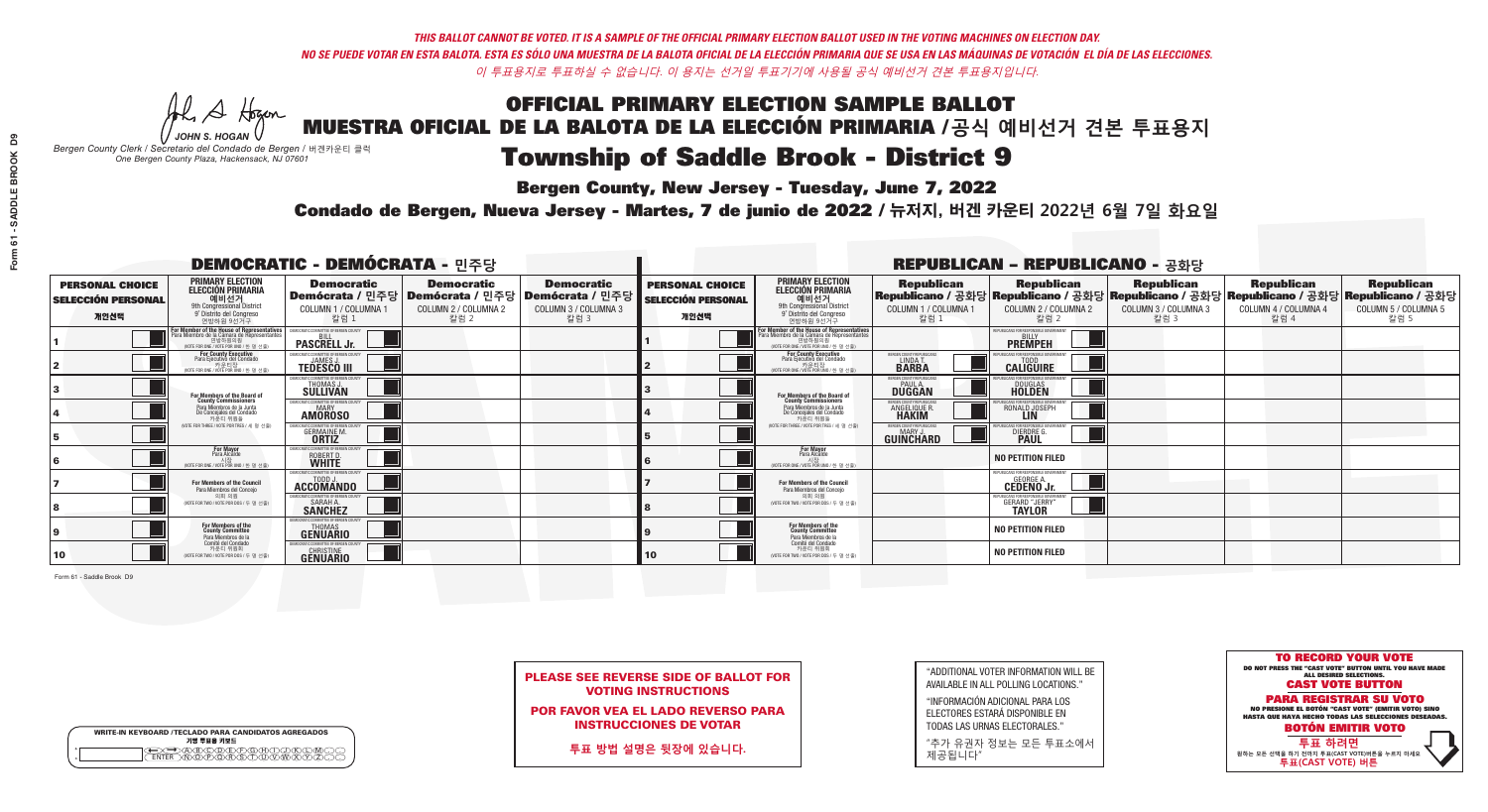**Bergen County, New Jersey - Tuesday, June 7, 2022** 

A Hogan *JOHN S. HOGAN*

| <b>WRITE-IN KEYBOARD /TECLADO PARA CANDIDATOS AGREGADOS</b><br>기명 투표용 키보드 |  |
|---------------------------------------------------------------------------|--|
| ABCOEFGAA                                                                 |  |

*Bergen County Clerk / Secretario del Condado de Bergen /* 버겐카운티 클럭 *One Bergen County Plaza, Hackensack, NJ 07601*

Condado de Bergen, Nueva Jersey - Martes, 7 de junio de 2022 / 뉴저지, 버겐 카운티 2022년 6월 7일 화요일 *One Bergen County Plaza, Hackensack, NJ 07601*



PLEASE SEE REVERSE SIDE OF BALLOT FOR VOTING INSTRUCTIONS

POR FAVOR VEA EL LADO REVERSO PARA INSTRUCCIONES DE VOTAR

**투표 방법 설명은 뒷장에 있습니다.**

| "ADDITIONAL VOTER INFORMATION WILL BE |
|---------------------------------------|
| AVAILABLE IN ALL POLLING LOCATIONS."  |

"INFORMACIÓN ADICIONAL PARA LOS ELECTORES ESTARÁ DISPONIBLE EN TODAS LAS URNAS ELECTORALES."

"추가 유권자 정보는 모든 투표소에서 제공됩니다"

| <b>DEMOCRATIC - DEMÓCRATA - 민주당</b>                         |                                                                                                                                               |                                                                                  |                                                   |                                                                                                        | <b>REPUBLICAN - REPUBLICANO - 공화당</b>                       |                                                                                                                     |                                                           |                                                                                                                                                                                                             |                              |                              |                              |
|-------------------------------------------------------------|-----------------------------------------------------------------------------------------------------------------------------------------------|----------------------------------------------------------------------------------|---------------------------------------------------|--------------------------------------------------------------------------------------------------------|-------------------------------------------------------------|---------------------------------------------------------------------------------------------------------------------|-----------------------------------------------------------|-------------------------------------------------------------------------------------------------------------------------------------------------------------------------------------------------------------|------------------------------|------------------------------|------------------------------|
| <b>PERSONAL CHOICE</b><br><b>SELECCIÓN PERSONAL</b><br>개인선택 | <b>PRIMARY ELECTION</b><br>ELECCIÓN PRIMARIA<br>예비선거<br><sup>9th</sup> Congressional District<br>9° Distrito del Congreso<br>연방하워 9선거구        | <b>Democratic</b><br>COLUMN 1 / COLUMNA 1<br>칼럼 1                                | <b>Democratic</b><br>COLUMN 2 / COLUMNA 2<br>칼럼 2 | <b>Democratic</b><br>│Demócrata / 민주당│Demócrata / 민주당│Demócrata / 민주당│<br>COLUMN 3 / COLUMNA 3<br>칼럼 3 | <b>PERSONAL CHOICE</b><br><b>SELECCIÓN PERSONAL</b><br>개인선택 | <b>PRIMARY ELECTION</b><br>ELECCIÓN PRIMARIA<br>9th Congressional District<br>9° Distrito del Congreso<br>연방하워 9선거구 | COLUMN 1 / COLUMNA 1<br>칼럼 1                              | │ Republican   Republican   Republican   Republican   Republican   Republican<br>│Republicano / 공화당│Republicano / 공화당│Republicano / 공화당│Republicano / 공화당│Republicano / 공화당<br>COLUMN 2 / COLUMNA 2<br>칼럼 2 | COLUMN 3 / COLUMNA 3<br>칼럼 3 | COLUMN 4 / COLUMNA 4<br>칼럼 4 | COLUMN 5 / COLUMNA 5<br>칼럼 5 |
|                                                             | For Member of the House of Representatives<br>Para Miembro de la Cámara de Representantes<br>연방하원의원<br>(VOTE FOR ONE / VOTE POR UNO / 한 명 선출) | <b>PASCRELL Jr.</b>                                                              |                                                   |                                                                                                        |                                                             | F <mark>or Member of the House of Representatives</mark><br>Para Miembro de la Cámara de Representantes             |                                                           | <b>PREMPEH</b>                                                                                                                                                                                              |                              |                              |                              |
|                                                             | <b>For County Executive</b><br>Para Ejecutivo del Condado<br>7 카운티장<br>(VOTE FOR ONE / VOTE POR UNO / 한 명 선출)                                 | JEMOCRATIC COMMITTEE OF BERGEN COUNTY<br><b>TEDESCO III</b>                      |                                                   |                                                                                                        |                                                             | For County Executive<br>Para Ejecutivo del Condado<br>7 카운티장<br>(VOTE FOR ONE / VOTE POR UNO / 한 명 선출               | BERGEN COUNTY REPUBLICAN<br><b>LINDAT</b><br><b>BARBA</b> | <b>CALIGUIRE</b>                                                                                                                                                                                            |                              |                              |                              |
|                                                             | For Members of the Board of<br>County Commissioners                                                                                           | MOCRATIC COMMITTEE OF BERGEN CI<br>THOMAS J.                                     |                                                   |                                                                                                        |                                                             | For Members of the Board of<br>County Commissioners                                                                 | ERGEN COUNTY REPUBLICA<br><b>PAUL A.</b><br><b>DUGGAN</b> | <b>DOUGLAS</b><br><b>HOLDEN</b>                                                                                                                                                                             |                              |                              |                              |
|                                                             | Para Miembros de la Junta<br>De Concejales del Condado<br>카우티 위원들                                                                             | OCRATIC COMMITTEE OF BERGEN COUNT<br><b>AMOROSO</b>                              |                                                   |                                                                                                        |                                                             | Para Miembros de la Junta<br>De Concejales del Condado<br>카우티 위원들                                                   | ERGEN COUNTY REPUBLICAN<br><b>ANGELIQUE R<br/>HAKIM</b>   | ICANS FOR RESPONSIBLE GOV<br>RONALD JOSEPH                                                                                                                                                                  |                              |                              |                              |
|                                                             | NOTE FOR THREE / VOTE POR TRES / 세 명 선출)                                                                                                      | RATIC COMMITTEE OF RERGEN COLIN<br><b>GERMAINE M.</b>                            |                                                   |                                                                                                        |                                                             | (VOTE FOR THREE / VOTE POR TRES / 세 명 선출)                                                                           | ERGEN COUNTY REPUBLICAN<br><b>GUINCHARD</b>               | DIERDRE G.                                                                                                                                                                                                  |                              |                              |                              |
|                                                             | <b>For Mayor</b><br>Para Alcalde<br>NOTE FOR ONE / VOTE POR UNO / 한 명                                                                         | MOCRATIC COMMITTEE OF BERGE<br>ROBERT D.                                         |                                                   |                                                                                                        |                                                             | For Mayor<br>Para Alcalde<br>NOTE FOR ONE / VOTE POR UNO / 한 명 선출                                                   |                                                           | <b>NO PETITION FILED</b>                                                                                                                                                                                    |                              |                              |                              |
|                                                             | <b>For Members of the Council</b><br>Para Miembros del Conceio                                                                                | MOCRATIC COMMITTEE OF BERGEN COUNT:<br>ACCOMANDO                                 |                                                   |                                                                                                        |                                                             | <b>For Members of the Council</b><br>Para Miembros del Conceio                                                      |                                                           | EPUBLICANS FOR RESPONSIBLE GOVERNMENT<br><b>CEDENO Jr.</b>                                                                                                                                                  |                              |                              |                              |
|                                                             | 의회 의원<br>(VOTE FOR TWO / VOTE POR DOS / 두 명 선출)                                                                                               | <b>EMOCRATIC COMMITTEE OF BEBGEN COUNTY</b><br><b>SARAH A.</b><br><b>SANCHEZ</b> |                                                   |                                                                                                        |                                                             | 의회 의원<br>NOTE FOR TWO / VOTE POR DOS / 두 명 선출)                                                                      |                                                           | UBLICANS FOR RESPONSIBLE GOVERNMEN<br><b>GERARD "JERRY"</b>                                                                                                                                                 |                              |                              |                              |
|                                                             | For Members of the<br>County Committee<br>Para Miembros de la                                                                                 | TODD J.<br><b>ACCOMANDO</b>                                                      |                                                   |                                                                                                        |                                                             | For Members of the<br>County Committee<br>Para Miembros de la<br>Comité del Condado                                 |                                                           | <b>NO PETITION FILED</b>                                                                                                                                                                                    |                              |                              |                              |
| 10                                                          | Comité del Condado<br>카운티 위원회<br>(VOTE FOR TWO / VOTE POR DOS / 두 명 선출)                                                                       | EMOCRATIC COMMITTEE OF BERGEN COUNTY<br><b>ACCOMANDO</b>                         |                                                   |                                                                                                        | 10                                                          | 카운티 위원회<br>(VOTE FOR TWO / VOTE POR DOS / 두 명 선출)                                                                   |                                                           | <b>NO PETITION FILED</b>                                                                                                                                                                                    |                              |                              |                              |